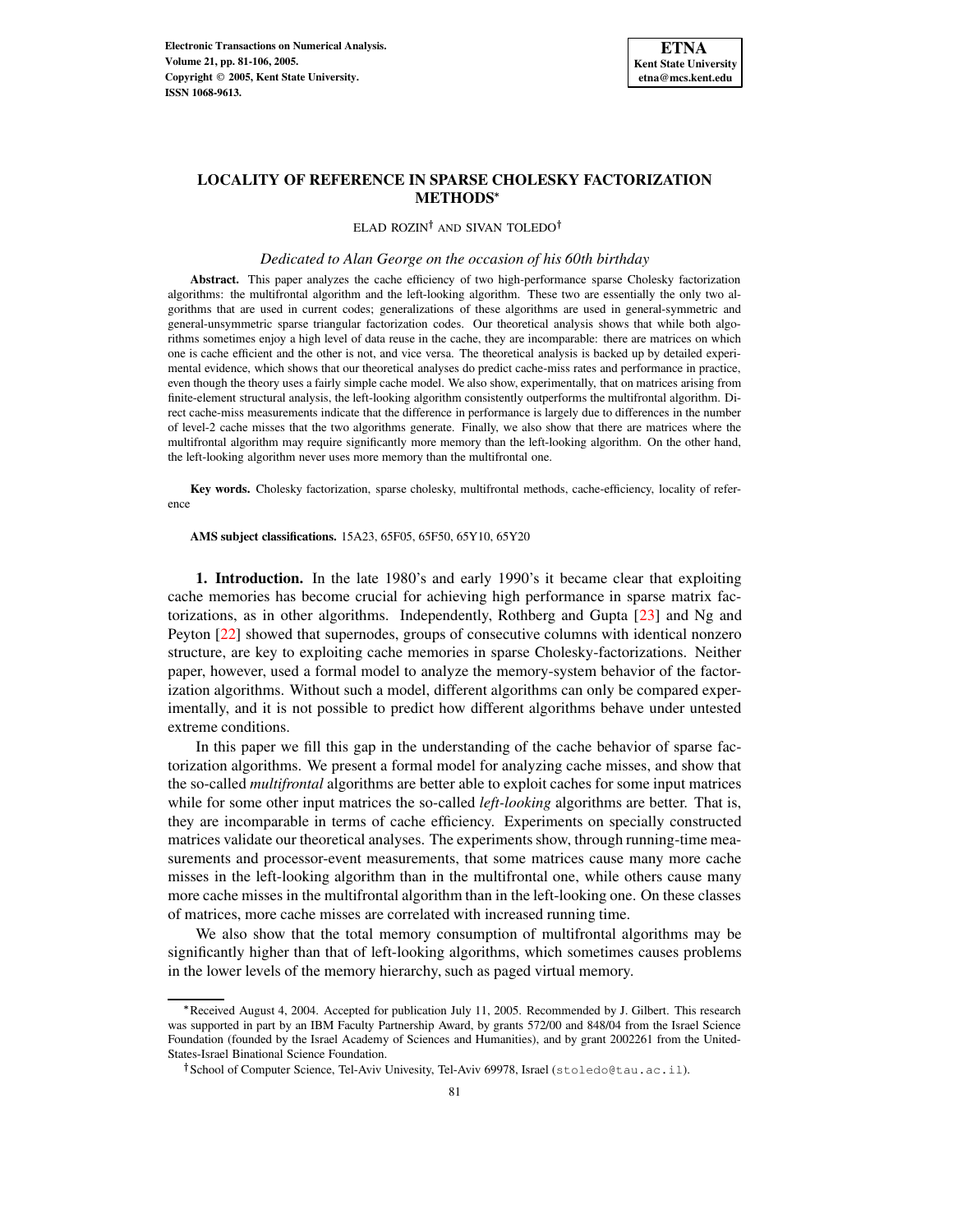In experiments on typical matrices obtained from a sparse matrix collection, the leftlooking algorithm usually outperforms the multifrontal one. On these matrices, the leftlooking algorithm incurs more level-1 cache misses but fewer level-2 misses. However, a detailed analysis of several processor events, not only cache misses, suggests that the superior performance of the left-looking algorithm is mainly due to a reduced instruction count, not to differences in cache-miss rates. Since the asymptotic instruction-count behavior of the two algorithms is similar, and since the exact instruction counts depend to a large extent on hand and compiler optimizations of the inner loops, the superiority of the left-looking algorithm on these real-world matrices is probably implementation-dependent.

The papers of Rothberg and Gupta and Ng and Peyton examined three classes of factorizations. Rothberg and Gupta used a so-called *right-looking* factorization scheme. Ng and Peyton compared *left-looking* and *multifrontal* schemes. It is now generally accepted that leftand right-looking schemes are very similar, but that left-looking schemes are somewhat more efficient. Therefore, there does not seem to be a reason to prefer a right-looking factorization over a left-looking one (Rothberg and Gupta explain that they chose a right-looking over a multifrontal one to save memory, but they do not make any claims concerning left-looking factorizations). In this paper, we provide additional experimental evidence that substantiates Ng and Peyton's empirical conclusion that left-looking algorithms are more efficient than multifrontal ones. But we also show that left-looking algorithms may almost completely fail to exploit cache, even when the matrix is partitioned into wide supernodes. The multifrontal algorithm may also fail to exploit the cache, but it never fails when supernodes are wide. This observation is new.

The main conclusions from this research are that in practice, left-looking methods are slightly faster and require less memory, but in theory, both the left-looking and the multifrontal approaches have defects. A left-looking factorization, even a supernodal one, may suffer from poor cache utilization even when the matrix has wide supernodes; a multifrontal factorization may also suffer from poor cache reuse, and it may require a large working storage, which may force it to utilize lower, slower levels of the memory hierarchy.

The paper is organized as follows. Section [2](#page-1-0) describes the basic structure of sparse Cholesky factorization and the so-called left-looking and multifrontal algorithms. Section [3](#page-4-0) analyzes the two algorithms using simplified cache models. In Sections [4](#page-9-0) and [5](#page-11-0) we show that in terms of cache-miss rates, each algorithm is inferior to the other on some classes of matrices. Section [6](#page-13-0) deals with the memory usage of the multifrontal algorithm. In Section [7](#page-15-0) we describe our experimental results, on both synthetic matrices and real-world matrices. We present our conclusions in Section [8.](#page-22-0)

<span id="page-1-0"></span>**2. Sparse Cholesky Factorization.** This section describes the basic structure of the sparse Cholesky factorization; for additional information, see the monographs of Duff, Erisman, and Reid [\[7\]](#page-24-0) and of George and Liu [\[10\]](#page-24-1), as well as the papers cited below. The factorization computes the factor L of a sparse symmetric positive-definite matrix  $A = LL^T$ . All state-of-the-art sparse Cholesky algorithms, including ours, explicitly represent only few nonzero elements in  $L$ , or none at all. Many algorithms do represent explicitly a small number of the zero elements when doing so is likely to reduce indexing overhead. The factor  $L$  is typically sparse, but not as much as  $A$ . One normally pre-permutes the rows and columns of A symmetrically to reduce fill (elements that are zero in  $A$  but nonzero in  $L$ ).

A combinatorial structure called the *elimination tree of* [\[26\]](#page-25-2) plays a key role in virtually all state-of-the-art Cholesky factorization methods, including ours. The elimination tree (etree) is a rooted forest (a tree unless  $A$  has a nontrivial block-diagonal decomposition) with *n* vertices, where *n* is the dimension of A. The parent  $p(j)$  of vertex *j* in the etree is defined to be  $p(j) = \min_{i \geq j} \{L_{ij} \neq 0\}$ . The elimination tree compactly represents dependencies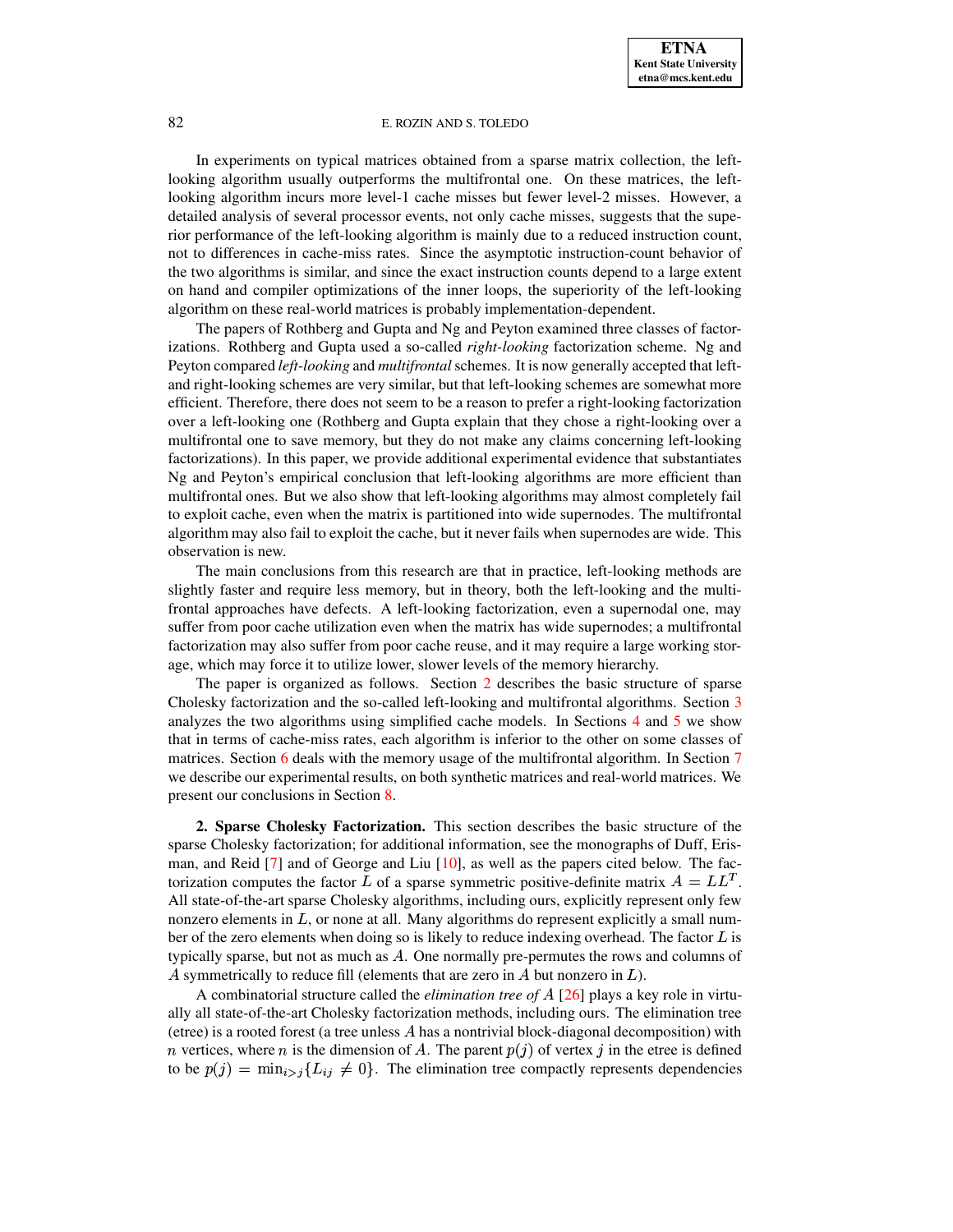

<span id="page-2-0"></span>FIG. 2.1. *A fundamental supernodal decomposition of the factor of a matrix corresponding to a 7-by-7 grid* problem, ordered with nested dissection. The circles correspond to elements that are nonzero in the coefficient matrix *and the stars represent fill elements.*

in the factorization process and has several uses in sparse factorization methods  $[18]$ . The elimination tree can be computed from  $A$  in time that is essentially linear in the number of nonzeros in  $A$ .

Virtually all the state-of-the-art sparse Cholesky algorithms use a *supernodal decomposition* of the factor L, illustrated in Figure [2.1](#page-2-0) [\[8,](#page-24-3) [22,](#page-25-1) [23\]](#page-25-0). The factor is decomposed into dense diagonal blocks and into the corresponding subdiagonal blocks, such that rows in the subdiagonal rows are either entirely zero or almost completely dense. In a *strict* supernodal decomposition, subdiagonal rows must be either zero or dense; the subdiagonal blocks in a strict decomposition can be packed into completely dense two-dimensional arrays. In an *amalgamated* [\[8\]](#page-24-3) (sometime called *relaxed* [\[5\]](#page-24-4)) decomposition, a small fraction of zeros is allowed in the nonzero rows of a subdiagonal block. Relaxed decompositions generally have larger blocks than strict ones, but the blocks contain some explicit zeros. Since larger blocks reduce indexing overheads and provide more opportunities for data reuse in caches, some amount of relaxation typically improves performance. Given  $A$  and its etree, a linear time algorithm can compute a useful strict supernodal decomposition of L called the *fundamental* supernodal decomposition [\[20\]](#page-25-3). This decomposition typically has fairly large supernodes and is widely used in practice. Finding a relaxed supernodal decomposition with larger supernodes is somewhat more expensive, but is usually still inexpensive relative to the numerical factorization itself [\[5,](#page-24-4) [8\]](#page-24-3).

The supernodal decomposition is represented by a *supernodal elimination tree* or an *assembly tree*. In the supernodal etree, a tree vertex represent each supernode. The vertices are labeled 0 to  $\sigma - 1$  using a postorder traversal, where  $\sigma$  is the number of supernodes. We associate with supernode j the ordered set  $\Lambda_j$  of columns in the supernode, and the unordered set  $\Xi_j$  of row indices in the subdiagonal block. The ordering of indices in  $\Lambda_j$  is some ordering consistent with a postorder traversal of the non-supernodal etree of A. We define  $\lambda_j = |\Lambda_j|$ and  $\xi_j = |\Xi_j|$ . For example, the sets of supernode 29, the next-to-rightmost supernode in Figure [2.1,](#page-2-0) are  $\Lambda_{29} = (37, 38, 39)$  and  $\Xi_{29} = \{40, 41, 42, 46, 47, 48, 49\}.$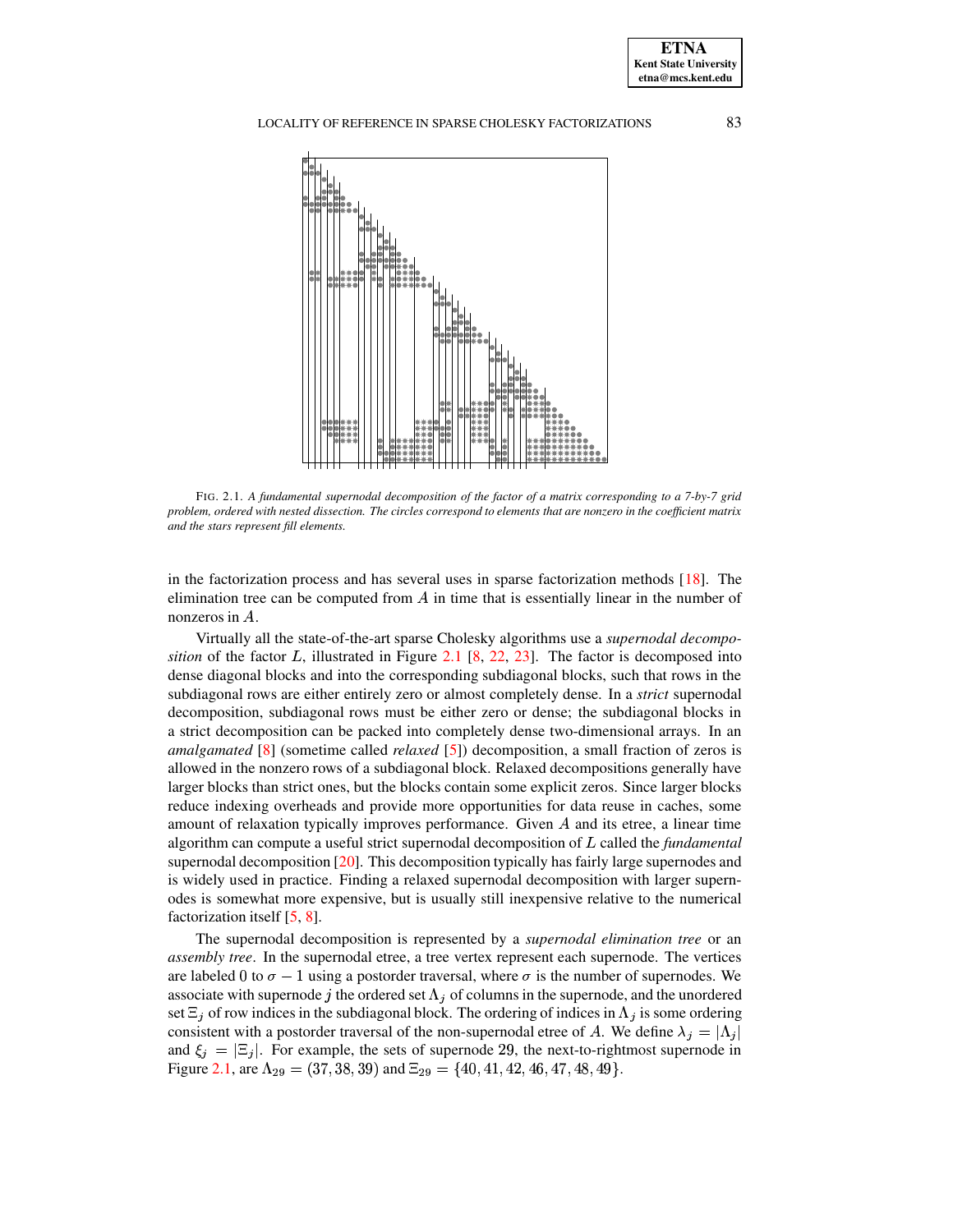```
84 E. ROZIN AND S. TOLEDO
```

```
left-looking-factor(A, S)for each root j \in Scall recursive-ll-factor(j, A)end for
end
recursive-ll-factor(j, A)for each child k of icall recursive-ll-factor(k, A)end for
    set V_{\Lambda_j\cup\Xi_j,\Lambda_j}\leftarrow A_{\Lambda_j\cup\Xi_j,\Lambda_j}for each child k of jcall recursive-ll-update(j, V, k, L, S)
    end for
    factor V_{\Lambda_j,\Lambda_j} = L_{\Lambda_j,\Lambda_j} L_{\Lambda_j,\Lambda_j}^Tsolve L_{\Xi_i,\Lambda_i}L_{\Lambda_i,\Lambda_i}^T=V_{\Xi_i,\Lambda_i} for L_{\Xi_i,\Lambda_i}append L_{\Lambda_j\cup\Xi_j,\Lambda_j} to Lend
recursive-ll-update(j, V, k, L, S)if \Xi_k \cap \Lambda_j = \emptyset return
    for each child k' of kcall recursive-ll-update(j, V, k', L, S)end for
    V_{(\Lambda_j\cup \Xi_j)\cap \Xi_k,\Lambda_j\cap \Xi_k}\leftarrowU(1, y) = \sum_{j=1}^N \sum_{j=1}^N \sum_{j=1}^N \sum_{j=1}^N \sum_{j=1}^N \sum_{j=1}^N \sum_{j=1}^N \sum_{j=1}^N \sum_{j=1}^N \sum_{j=1}^N \sum_{j=1}^N \sum_{j=1}^N \sum_{j=1}^N \sum_{j=1}^N \sum_{j=1}^N \sum_{j=1}^N \sum_{j=1}^N \sum_{j=1}^N \sum_{j=1}^N \sum_{j=1}^N \sum_{j=1}^N \sum_{j=1}^N \sum_{j=1}^N \sum_{j=1end
```
<span id="page-3-0"></span>FIG. 2.2. *Supernodal left-looking sparse Cholesky. These three subroutines compute the Cholesky factor* <sup>t</sup> *given a matrix A and its supernodal etree*  $S$ .

State-of-the-art sparse factorization codes fall into two categories: left-looking [\[22,](#page-25-1) [23\]](#page-25-0) and multifrontal  $[8, 19]$  $[8, 19]$  $[8, 19]$ . The next paragraph explains how left-looking and multifrontal methods, including ours, work.

Given a matrix A and its supernodal etree S, the code shown in Figure [2.2](#page-3-0) computes the Cholesky factor of  $L$  using a left-looking method. The code factors supernodes in postorder. To factor supernode  $j$ , the code copies the *j*th supernode block of  $A$  into working storage V. The code then updates V using blocks of  $L$  in the subtree rooted at  $j$ . Once all the updates have been applied, the code factors  $V$  to form the *j*th supernode block of  $L$ . The factorization of  $V$  is performed in two steps: we first factor its dense diagonal block and then solve multiple linear systems with the same dense triangular coefficient matrix  $L_{\Lambda_i,\Lambda_i}^T$ . Two sparsity issues arise in the subroutine recursive-ll-update: testing the condition  $\Xi_k \cap \Lambda_j = \emptyset$  and updating V. The condition  $\Xi_k \cap \Lambda_j = \emptyset$  can be tested in time  $\Theta(\xi_k)$  by looking up the elements of  $\Xi_k$  in a bitmap representation of  $\Lambda_i$ , but the set of supernodes that update supernode *j* can also be computed directly from  $S$  and  $A$  [\[18\]](#page-24-2). The update to  $V$  is a sparse-sparse update, which is typically implemented by representing  $V_{(\Lambda_j\cup\Xi_j)\cap\Xi_k,\Lambda_j\cap\Xi_k}$  in an *n*-by- $\zeta_{jk}$  array, where  $\zeta_{jk} \geq |\Lambda_j \cap \Xi_k|$ , and by using  $\Xi_k$  to index into this array. That is, V is unpacked into an array with full columns. The unpacking can be done inside the  $jk$  update, in which case  $\zeta_{jk} = |\Lambda_j \cap \Xi_k|$ , or once before we begin updating supernode j, in which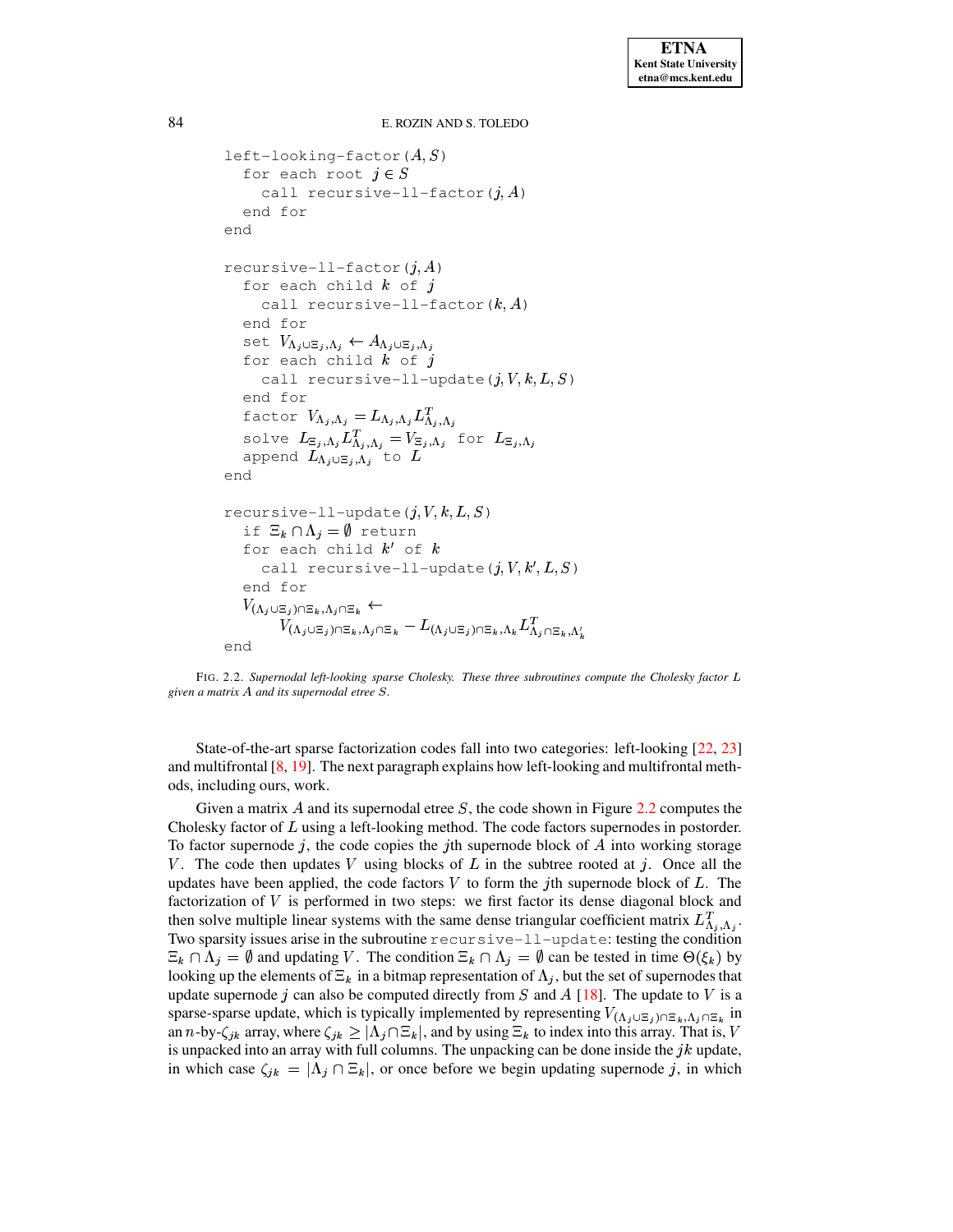```
multifrontal-factor (A, S)for each root j \in Scall recursive-mf-factor(i, A)end for
end
recursive-mf-factor(i, A)set F_{\Lambda_i\cup\Xi_i,\Lambda_i\cup\Xi_j}^{(J)}\leftarrow 0add F_{\Lambda_j \cup \Xi_j, \Lambda_j}^{(J)} \leftarrow F_{\Lambda_j \cup \Xi_j, \Lambda_j}^{(J)} + A_{\Lambda_j \cup \Xi_j, \Lambda_j}<br>for each child k of jU_{\Xi_L,\Xi_L}^{(k)} \leftarrow recursive-mf-factor (k,A)extend-add F_{\Lambda_j \cup \Xi_j, \Lambda_j \cup \Xi_j}^{(J)} \leftarrow F_{\Lambda_j \cup \Xi_j, \Lambda_j \cup \Xi_j}^{(J)} - U_{\Xi_k, \Xi_k}^{(K)}discard U_{\Xi_k, \Xi_k}^{(k)}end for
      factor F_{\Lambda_i \Lambda_j}^{(J)} = L_{\Lambda_j, \Lambda_j} I\mathcal{U} \cdot \mathcal{U} = \mathcal{U} \cdot \mathcal{U} \cdot \mathcal{U} = \mathcal{U} \cdot \mathcal{U}solve L_{\Xi_j,\Lambda_j}L_{\Lambda_i,\Lambda_i}^T = F_{\Xi_i,\Lambda_i}^{(J)} for L_{\Xi_j,\Lambda_j}append L_{\Lambda_i\cup\Xi_j,\Lambda_j} to Lupdate U_{\Xi_2,\Xi_3}^{(J)} \leftarrow F_{\Xi_4,\Xi_2}^{(J)} - L_{\Xi_4,\Lambda_4} L_{\Xi_4,\Lambda_4}^Treturn U^{(J)}_{\Xi_A,\Xi_A}end
```
<span id="page-4-1"></span>FIG. 2.3. *Supernodal multifrontal sparse Cholesky. These subroutines compute the Cholesky factor* <sup>t</sup> *given a matrix* A and *its* supernodal etree S.

case we use  $\zeta_{jk} = \lambda_j$ . To allow finding the intersection  $(\Lambda_j \cup \Xi_j) \cap \Xi_k$  quickly, the sets  $\Xi_k$ are kept sorted in etree postorder. This allows us to exploit the identity  $(\Lambda_i \cup \Xi_i) \cap \Xi_k =$  $\Xi_k \cap \{k' : k' \text{ is a descendant of } k\}.$ 

Figure [2.3](#page-4-1) describes how multifrontal methods work. These methods factor supernodes in etree postorder. To factor supernode j, the algorithm constructs a symmetric  $(\lambda_i + \xi_i)$ -by- $(\lambda_j + \xi_j)$  full matrix  $F^{(j)}$  called a *frontal matrix*. This matrix represents the submatrix of L with rows and columns in  $\Lambda_j \cup \Xi_j$ . We first add the *j*th supernode of *A* to the first  $\lambda_j$  columns of  $F^{(j)}$ . We then factor all the children of j. The factorization of child k returns a  $\xi_k$ -by- $\xi_k$ full matrix  $U^{(k)}$  called an *update matrix*. The update matrix contains all the updates to the remaining equations from the elimination of columns in supernode  $k$  and its descendants. These updates are then subtracted from  $F^{(j)}$  in a process called *extend-add*. The extend-add operation subtracts one compressed sparse matrix from another containing a superset of the indices; the condition  $\Xi_k \subseteq \Lambda_j \cup \Xi_j$  always holds. Once all the children have been factored and their updates incorporated into the frontal matrix, the first  $\lambda_i$  columns of  $F_i$  are factored to form columns  $\Lambda_j$  of L. A rank- $\lambda_j$  update to the last  $\xi_j$  columns of  $F^{(j)}$  forms  $U^{(j)}$ , which the subroutine returns. If j is a root, then  $U^{(j)}$  is empty  $(\xi_j = 0)$ . The frontal matrices in a sequential multifrontal factorization are allocated on the calling stack, or on the heap using pointers on the calling stack. The frontal matrices that are allocated at any given time reside on one path from a root of the etree to some of its descendants. By delaying the allocation of the frontal matrix until after we factor the first child of  $j$  and by cleverly restructuring the etree, one can reduce the maximum size of the frontal-matrices stack [\[16\]](#page-24-6).

<span id="page-4-0"></span>**3. Theoretical Cache-Miss Analysis of the Algorithms.** This section presents a theoretical analysis of cache misses in left-looking and multifrontal sparse Cholesky factorization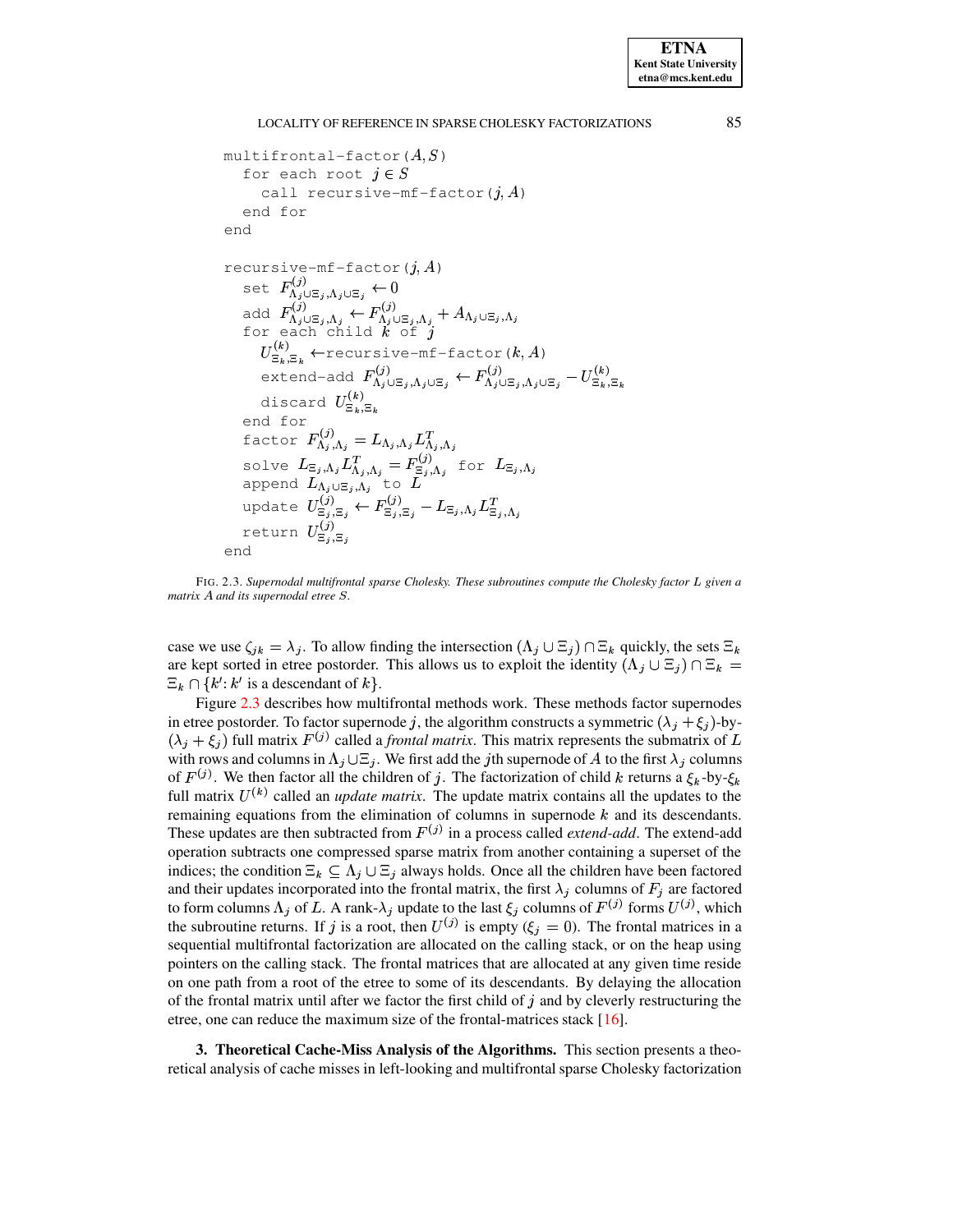algorithms. We focus on *capacity misses*, which are caused by the relatively small size of the cache. We ignore *compulsory* or cold-start misses, which read the input data into the cache, since their number is independent of the algorithm that is used. Any sparse Cholesky algorithm must read  $\Theta(|A|)$  words into the cache and must write  $\Theta(|L|)$  words back to memory. We also ignore *conflict* misses, which are caused by the mapping of memory addresses to cache locations. Conflict misses are relatively unimportant in highly associative caches, and there are simple techniques to reduce them even in low-associativity and direct-mapped caches [\[27\]](#page-25-4).

In a sparse Cholesky factorization algorithm, data reuse within the cache can occur due to two different reasons. Suppose that during the processing of supernode  $j$ , the algorithm references a datum that is already in the cache, so no cache miss occurs. When did that datum arrive in the cache? If the datum was brought into the cache when the algorithm processed another supernode and was not evicted since, we say that this is an *inter-supernode* data reuse. If the datum was brought into the cache earlier in the factorization of supernode  $j$ , this is an *intra-supernode* data reuse. Inter-supernode data reuse is important near the leaves of the elimination tree, where supernodes tend to be smaller, or when the cache is very large. For example, in out-of-core factorization, many supernodes often fit simultaneously within main memory, so there is a significant amount of inter-supernode data reuse.

Analyzing both inter- and intra-supernode cache misses simultaneously is hard, because sparse-matrix factorizations are irregular computations. The elimination tree, which guides the computation, is often irregular, and supernode sizes and aspect ratios vary widely. Because of the irregularity, it is hard to derive closed-form expressions for bounds or estimates on cache misses, the kind of expressions that one can derive for structured computations such as dense-matrix computations  $[13, 21, 29]$  $[13, 21, 29]$  $[13, 21, 29]$  $[13, 21, 29]$  $[13, 21, 29]$ , sorting  $[1, 15]$  $[1, 15]$  $[1, 15]$ , and FFTs  $[1]$ . However, inter-supernode cache misses usually have only a minor influence on cache misses in the data caches close to the processor, which are small relative to the size of supernodes. Therefore, in this paper we focus mostly on intra-supernode cache misses, which are the dominant class of cache misses in the top-level caches. Inter-supernode misses, which are the dominant class in sparse out-of-core factorizations, have been carefully analyzed in that context, e.g., [\[24,](#page-25-7) [25\]](#page-25-8).

We formalize the notion that inter-supernode cache data reuse is insignificant using the *cold-cache assumption*. Under this assumption, the cache is always empty when we start to factor a supernode. In other words, we ignore the reuse that results from data remaining in the cache when the processing of a supernode is completed.

We assume that the cache contains M words. We measure cache efficiency by *data reuse ratio*, which is the ratio of the total number of operations that an algorithm performs to the number of cache misses that it generates. This metric provides an approximation to the slowdown caused by cache misses; an algorithm with a high-data reuse ratio does not slow down by much, because it uses the cache effectively. An algorithm with a low ratio, on the other hand, slows down significantly because it has poor locality.

As we shall see, the data reuse ratio might be high when one supernode is factored and low when another is factored, even during the factorization of a single matrix. Therefore, we bound the ratio for the processing of each supernode separately. In other words, there is no simple way to characterize a sparse factorization algorithm as cache efficient or cache inefficient; an algorithm might exhibit good data reuse early in the factorization and poor data reuse later, for example.

We are now almost ready to analyze the sparse algorithms. The next theorem estimates the data-reuse ratio in the multifrontal algorithm. The estimate counts both capacity and compulsory misses (capacity misses are estimated under the cold-cache assumption).

Before we state the theorem, however, we must explain a technical assumption that the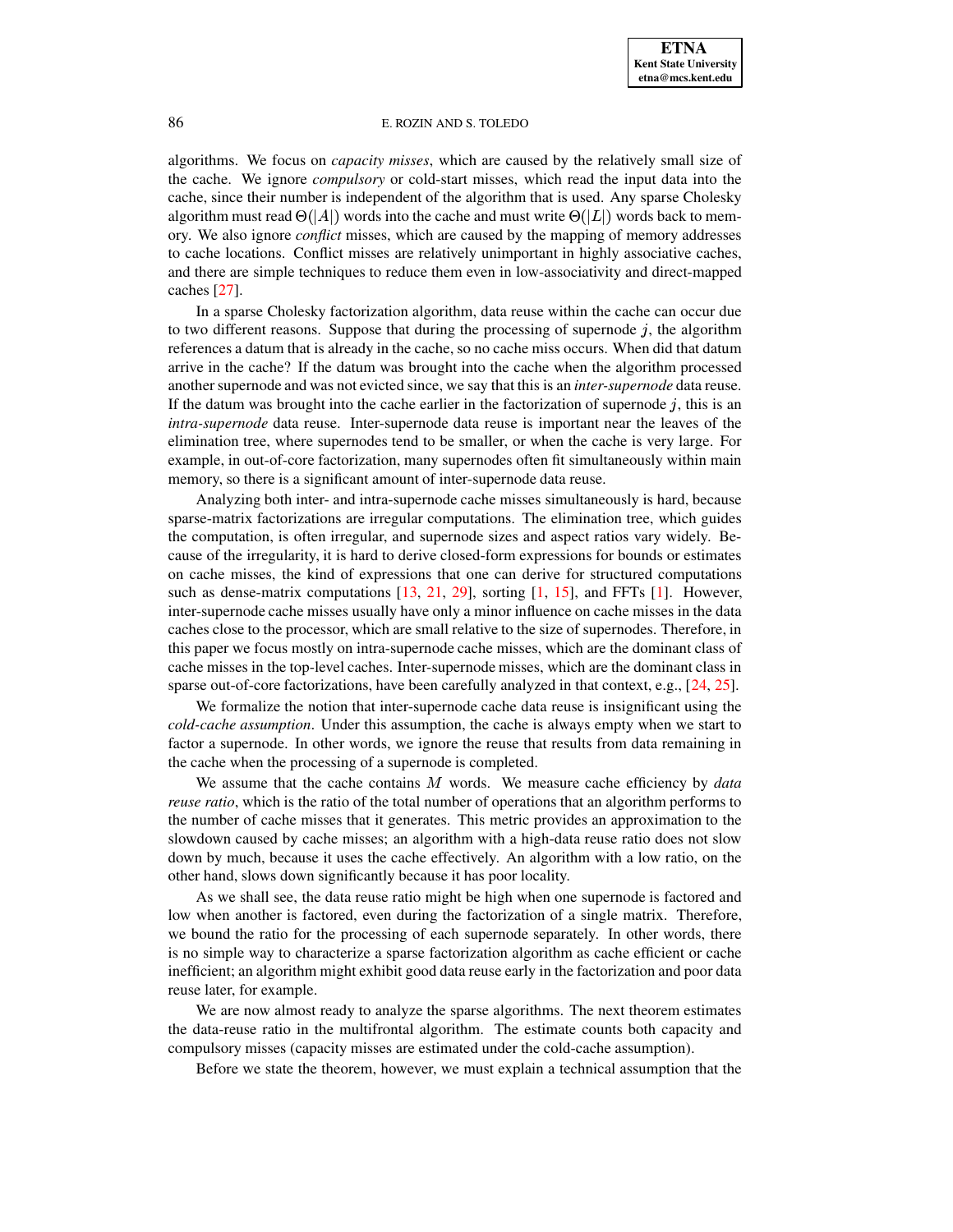proof makes. The theorem below states, in effect, four bounds on data reuse: two upper bounds and two lower bounds. One of them, the  $O(\sqrt{M})$  upper bound, relies on a known upper bound for data reuse in dense matrix multiplication [\[13\]](#page-24-7). This bound only holds for socalled *conventional matrix-matrix multiplication*, in which a product  $A = BC$  is computed using sums of products,  $A_{ij} = \sum_k B_{ik} C_{kj}$ . In essence, the bound only holds for the data dependency of this matrix-multiplication algorithm, although any ordering of the summations is allowed. The bound may not hold for other matrix-multiplication algorithms. Furthermore, for the theorem below to hold, the data-dependency graph of the factorization of the diagonal block must include, as a subgraph, a matrix multiplication. This is true for all the conventional Cholesky elimination methods, but again, may not hold for completely different algorithms. Hence, the theorem assumes that the processing of the supernode is performed using so-called conventional algorithms.

The  $\Omega(\sqrt{M})$  lower bound also depends on the use of conventional algorithms. This datareuse bound applies to all the dense-matrix computations that are used during the processing of a supernode, as long as conventional algorithms are used. In fact, the same bound also applies to the use of Strassen's matrix-multiplication algorithm [\[9\]](#page-24-10). But in principle, there might be other ways to perform these computations for which the cache cannot be exploited.

<span id="page-6-0"></span>THEOREM 3.1. *The data-reuse ratio associated with the processing of supernode in the multifrontal algorithm is*

$$
\Theta\left(min\left(\lambda_j,\sqrt{M}\right)\right)\;.
$$

*We assume that the processing of the supernode uses conventional Cholesky, triangular solve, and matrix multiplication algorithms, in the sense that these algorithms follow the data dependency graphs of the conventional algorithms; multiway addition is allowed in these dependency graphs (so the bound holds for any ordering of summations).*

*We associate the* extend-add *operation in which a child updates its parent with the processing of supernode , not with the processing of the parent.*

*Proof*. Let us first count the number of floating-point operations performed during the processing of supernode  $j$ . The processing of supernode  $j$  also includes a factorization of its diagonal block, which is  $\lambda_j$ -by- $\lambda_j$ , solving  $\xi_j$  independent triangular linear systems with  $\lambda_j$ unknowns each, and a symmetric rank- $\lambda_j$  update to a symmetric  $\xi_j$ -by- $\xi_j$  matrix, and later, an update to the parent of  $j$ . The numbers of floating-point operations required to perform the three dense-matrix computations is  $\Theta(\lambda_i^3)$ ,  $\Theta(\lambda_i^2 \xi_i)$ , and  $\Theta(\lambda_i \xi_i^2)$ , respectively. The number of floating-point operations to perform the parent's update is  $\xi_i(\xi_i + 1)/2 = \Theta(\xi^2)$ .

Now let us count cache misses. Writing out the columns of  $L$  back to memory requires  $\Theta(\lambda_i \xi_i)$  cache misses.

The extend-add operation in which a child j updates its parent  $p(j)$  generates  $\Theta(\xi_j^2)$ cache misses. For every element in the update matrix of  $j$ , the algorithm may generate up to 3 cache misses to read the value of the element and its row and column indices, and up to 4 cache misses to update a destination element in the frontal matrix of the parent. Two of these 4 may be required to read indirection information that maps the row and column indices to a memory location, a third is a read miss to retrieve an element of the frontal matrix, and the fourth is a write miss to write the updated value back to the frontal matrix. (These estimates assume that the algorithm uses a length-n integer array to map  $\Lambda_i$  and  $\Xi_i$  to compressed indices within the frontal/update matrices; this is the standard implementation of the multifrontal algorithm.) This proves the upper bound on cache misses for the extend-add. The lower bound is simply due to the cold-cache assumption, which implies that the update matrix of supernode  $j$  is not in the cache when it needs to update its parent.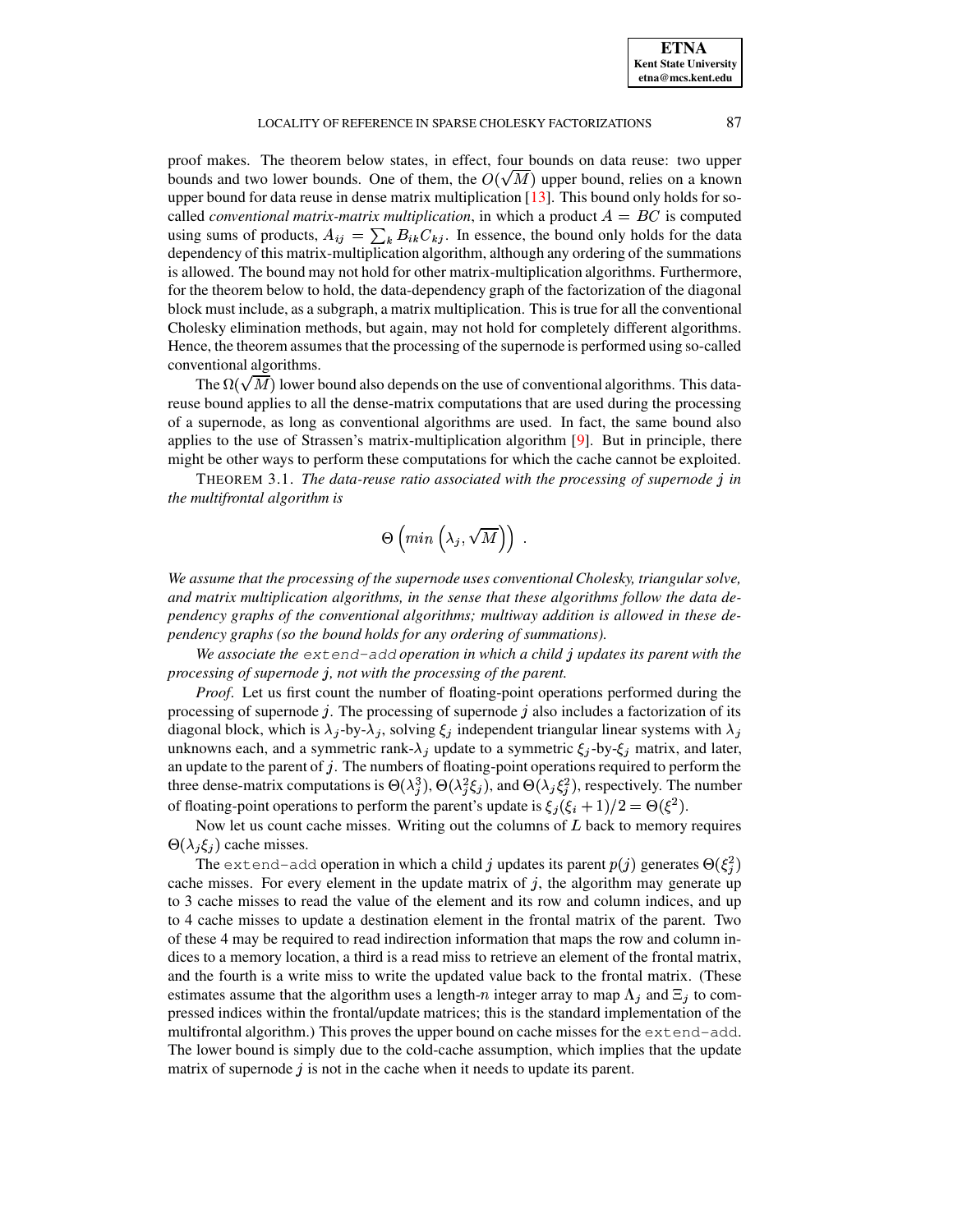The number of cache misses and floating-point operations associated with reading elements of A and adding them to the frontal matrix is the same, and bounded by  $O(\lambda_i \xi_i)$ . The number of cache misses to write out elements of L is $\Theta(\lambda_i^2 + \lambda_j \xi_i)$ .

We now prove the lower bounds on data reuse. We assume that the three dense-matrix computations partition their arguments into  $n_b$ -by- $n_b$  square submatrices (possibly with smaller matrices at the end of the tiling), where  $n_b = \min(\lambda_j, \sqrt{M/3})$ . For this value of  $n_b$ , any operation on up to three submatrices can be performed entirely in the cache, so the data-reuse ratio for these three dense operations is  $\Omega(\min(\lambda_j, \sqrt{M/3}))$ . This approach is now standard in dense-matrix algorithms; see, for example, [\[12,](#page-24-11) Section 1.4] or [\[28,](#page-25-9) Section 2.3].

The lower bounds include not only compulsory misses, but also  $\Theta(\lambda_j \xi_j + \xi_j^2)$  compulsory misses. Therefore, the lower bounds hold even when we count the  $\Theta(\lambda_j \xi_j + \xi_j^2)$  cache misses generated by reading elements of  $A$ , writing elements of  $L$ , and updating the parent of  $j$ . This completes the proof of the lower bounds.

We prove the upper bounds on data reuse in two steps. First, we prove that the datareuse ratio is  $O(\lambda_j)$ . This bound is trivial. The total number of floating-point and other operations is  $\Theta(\lambda_i^3 + \lambda_i^2 \xi_i + \lambda_i \xi_i^2)$ , and the number of compulsory misses (under the coldcache assumption) is  $\Theta(\lambda_i^2 + \lambda_i \xi_i + \xi_i^2)$ , so the data-reuse ratio is  $O(\lambda_i)$ .

The case where  $\lambda_i$  is small is somewhat harder to analyze. Our strategy is to show that if  $\lambda_i$  is large, so that  $O(\lambda_i)$  does not provide a tight upper bound, then processing the supernode requires multiplying large matrices, which will cause many cache misses due to the memory size  $M$ . We reduce the processing of a supernode to matrix multiplication because there is a known bound on data reuse in matrix multiplication. The bound is due to Hong and Kung [\[13\]](#page-24-7); a more direct proof, which also specifies the constants involved appears in [\[30\]](#page-25-10). There are not known bounds on data reuse for other computations required during the processing of a supernode, such as Cholesky factorization and solving triangular linear systems, so we cannot rely on cache misses performed during these computations.

Assume that  $\lambda_j > \sqrt{47.25M}$ . If this is not the case, then  $\lambda_j = O(\sqrt{M})$ , so the  $O(\lambda_j)$ upper bound on data reuse satisfies the theorem. If  $\lambda_j > \sqrt{47.25M}$  then  $\lambda_j/3 > \sqrt{5.25M}$ , so  $\lambda_i/3$  satisfies the condition of Theorem 1 in [\[30\]](#page-25-10). By that theorem, any implementation of the conventional matrix-multiplication algorithm on  $(\lambda_j/3)$ -by- $(\lambda_j/3)$  matrices must perform  $\Omega(\lambda_i^3/\sqrt{M})$  cache misses. Consider a diagonal factor block of a supernode, viewed as a <sup>A</sup>-by-<sup>A</sup> block matrix with roughly equal block sizes,

$$
\left(\begin{array}{ccc} F_{11} & F_{21}^T & F_{31}^T \\ F_{21} & F_{22} & F_{32}^T \\ F_{31} & F_{32} & F_{33} \end{array}\right) = \left(\begin{array}{ccc} L_{11} & & \\ L_{21} & L_{22} & \\ L_{31} & L_{32} & L_{33} \end{array}\right) \left(\begin{array}{ccc} L_{11}^T & L_{21}^T & L_{31}^T \\ L_{22}^T & L_{32}^T & \\ & L_{33}^T & \\ \end{array}\right) \, .
$$

During the factorization of this factor block, the algorithm must multiply  $L_{31}$  by  $L_{21}^T$ , to subtract the product  $L_{31}L_{21}^{T}$  from  $F_{32}$ . These two matrices are each  $(\lambda_j/3)$ -by- $(\lambda_j/3)$ , so to multiply them, the algorithm must perform  $\Omega(\lambda_i^3/\sqrt{M})$  cache misses. If  $\xi_j = O(\lambda_j)$ , this implies that the data reuse is bounded by  $O(\sqrt{M})$ , since in that case the total number of operations that are performed during the processing of the supernode is  $\Theta(\lambda_i^3 + \lambda_i^2 \xi_i +$  $\lambda_i \xi_i^2$ ) =  $\Theta(\lambda_i^3)$ .

If  $\lambda_j > \sqrt{47.25M}$  but  $\xi_j > \lambda_j$ , the dominant term in the expression  $\Theta(\lambda_j^3 + \lambda_j^2 \xi_j + \lambda_j \xi_j^2)$ is  $\Theta(\lambda_i \xi_i^2)$ , and then the number of cache misses performed during the factorization of the diagonal block can not longer provide a useful upper bound on data reuse. If that is the case, we show that the number of cache misses performed during the computation of the update matrix is  $\Omega(\lambda_j \xi_j^2/\sqrt{M})$ , which provides an upper bound of  $O(\sqrt{M})$  on the data reuse ratio. We again reduce the computation that is actually performed to a general matrix-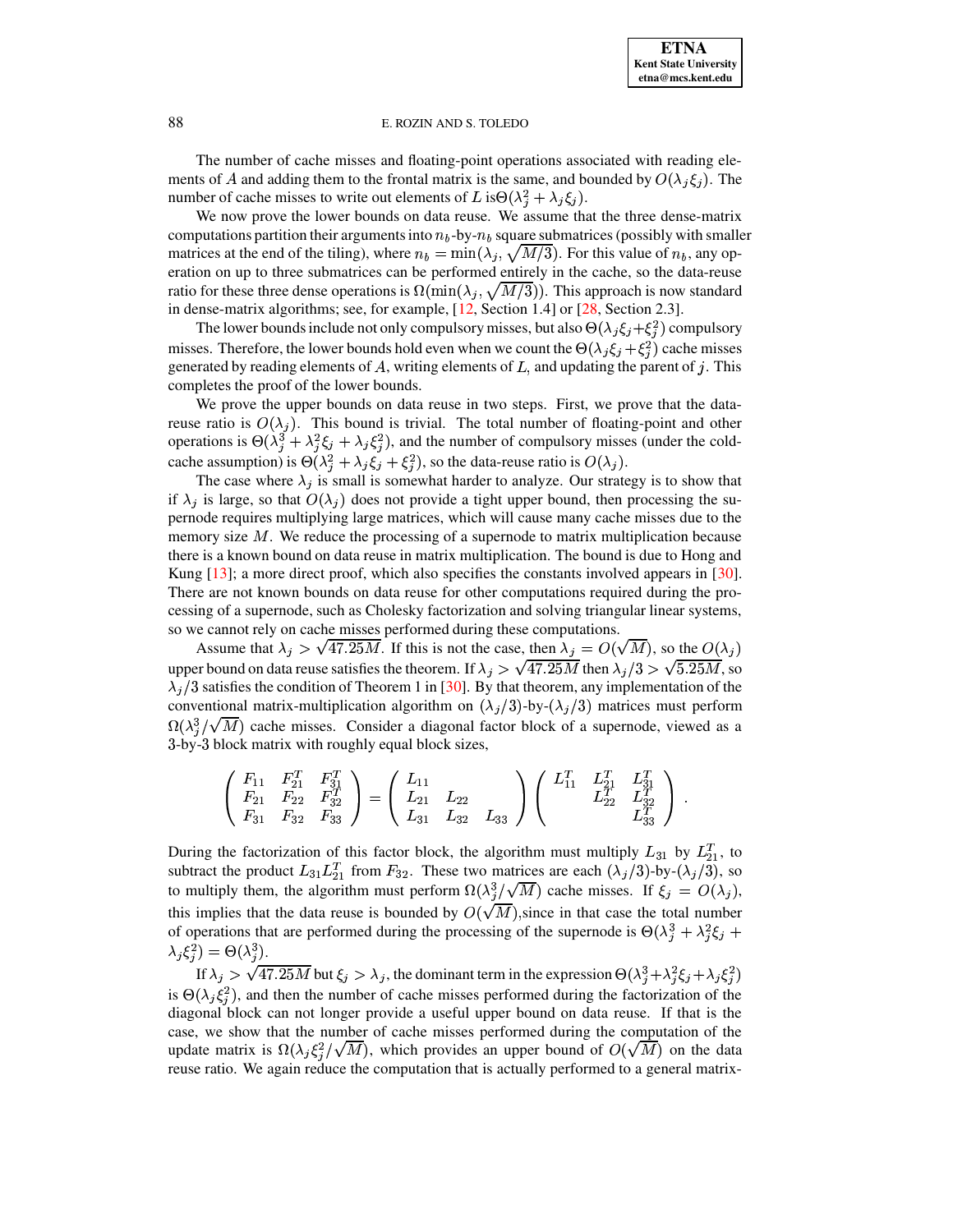matrix multiplication. Even though the computation of the update matrix is a matrix-matrix multiplication, it is not general, because it multiplies a matrix by its transpose; no cache-miss lower bounds have been proved for this computation. Consider the entire frontal matrix as a  $3$ -by- $3$  block matrix, where the first block  $F$  corresponds to the factor block and the other two blocks, of roughly equal size, correspond to rows and columns of the update matrix, which we denote by  $U$ :

$$
\left(\begin{array}{ccc} F_1 & F_2^T & F_3^T \\ F_2 & 0 & 0 \\ F_3 & 0 & 0 \end{array}\right) = \left(\begin{array}{ccc} L_1 & & \\ L_2 & 0 & \\ L_3 & 0 & 0 \end{array}\right) \left(\begin{array}{ccc} L_1^T & L_2^T & L_3^T \\ 0 & 0 & 0 \\ 0 & 0 & -\left(\begin{array}{ccc} 0 & 0 & 0 \\ 0 & U_{11} & U_{21}^T \\ 0 & U_{21} & U_{22} \end{array}\right) \end{array}\right) \; .
$$

The update block  $U_{21}$  is formed by the product  $U_{21} = L_3 L_2^T$ . The computation that produces  $U_{21}$  multiplies a  $\lambda_j$ -by- $(\xi_j/2)$  matrix by a  $(\xi_j/2)$ -by- $\lambda_j$  matrix. By our assumptions on  $\xi_j$ and  $\lambda_j$ , we have  $\xi_j/2 > \lambda_j > \sqrt{5.25M}$ . It is easy to show, by a trivial extension of Theorem 1 in [\[30\]](#page-25-10), that in that case, the matrix-matrix multiplication must perform  $\Omega(\lambda_j \xi_j^2/\sqrt{M})$ , which proves the data-reuse ratio bound of  $O(\sqrt{M})$ .

This concludes the proof.

The analysis of the left-looking algorithm is, again, more complex. The complexity arises from two factors. The first factor is the same as the one that made the analysis under the infinite-cache assumption complex: the fact that the number of cache misses depends on the interaction between the updating and the updated supernodes. The second factor is the fact that the updated supernode might not fit in the cache.

П

<span id="page-8-0"></span>We again make the same assumption concerning the use of conventional dense-matrix algorithms.

**THEOREM 3.2.** The data-reuse ratio associated with the update from supernode k to *supernode in the left-looking algorithm is at most*

$$
O\left(min\left(\lambda_{jk},\sqrt{M}\right)\right)
$$

*and at least*

$$
\Omega\left(min\left(\lambda_k,\lambda_{jk},\sqrt{M}\right)\right)\;,
$$

*where*  $\lambda_{jk} = |\Xi_k \cap \Lambda_j|.$ 

*We assume that the update uses a conventional matrix multiplication algorithm.*

*Proof.* Let  $\xi_{jk} = |\Xi_k \cap (\Lambda_j \cup \Xi_j)|$ . To perform the update, the algorithm must read into the cache  $\lambda_k \xi_{jk}$  values of supernode k, due to the cold-cache assumption. The operation updates  $\lambda_{jk}\xi_{jk}$  values of supernode j. These might be resident in the cache, or they might not, depending on the size of supernode  $j$  relative to the size of the cache and depending on previous updates to  $j$ . Therefore, the total number of cache misses during the update, even with an infinite cache, must be in the range between  $\lambda_k \xi_{jk}$  and  $\lambda_k \xi_{jk} + 2\lambda_{jk} \xi_{jk}$ . The number of floating-point operations is  $2\lambda_k \lambda_{jk} \xi_{jk}$ . Therefore, if  $\lambda_{jk} \leq \lambda_k$ , the data-reuse ratio for an infinite cache is  $\Theta(\lambda jk) = \Theta(\min(\lambda_{jk}, \lambda_k))$ . If  $\lambda_{jk} > \lambda_k$ , the data-reuse ratio for an infinite cache is  $O(\lambda jk)$  and  $\Omega(\lambda k) = \Omega(\min(\lambda j_k, \lambda_k))$ . These expressions, together with the fact that the data-reuse ratio for the update is always bounded by  $\Theta(\sqrt{M})$ , prove the theorem.  $\Box$ 

The data reuse in final operations in the processing of supernode  $j$ , the Cholesky factorization of the diagonal block and the triangular solve that produces the subdiagonal block, is  $\Theta(\min(\lambda_i, \sqrt{M}))$ , since these are dense operations. The data-reuse ratio in this phase is comparable to the ratio in the multifrontal algorithm; but the updates from supernodes to the left may exhibit dramatically different data-reuse ratios.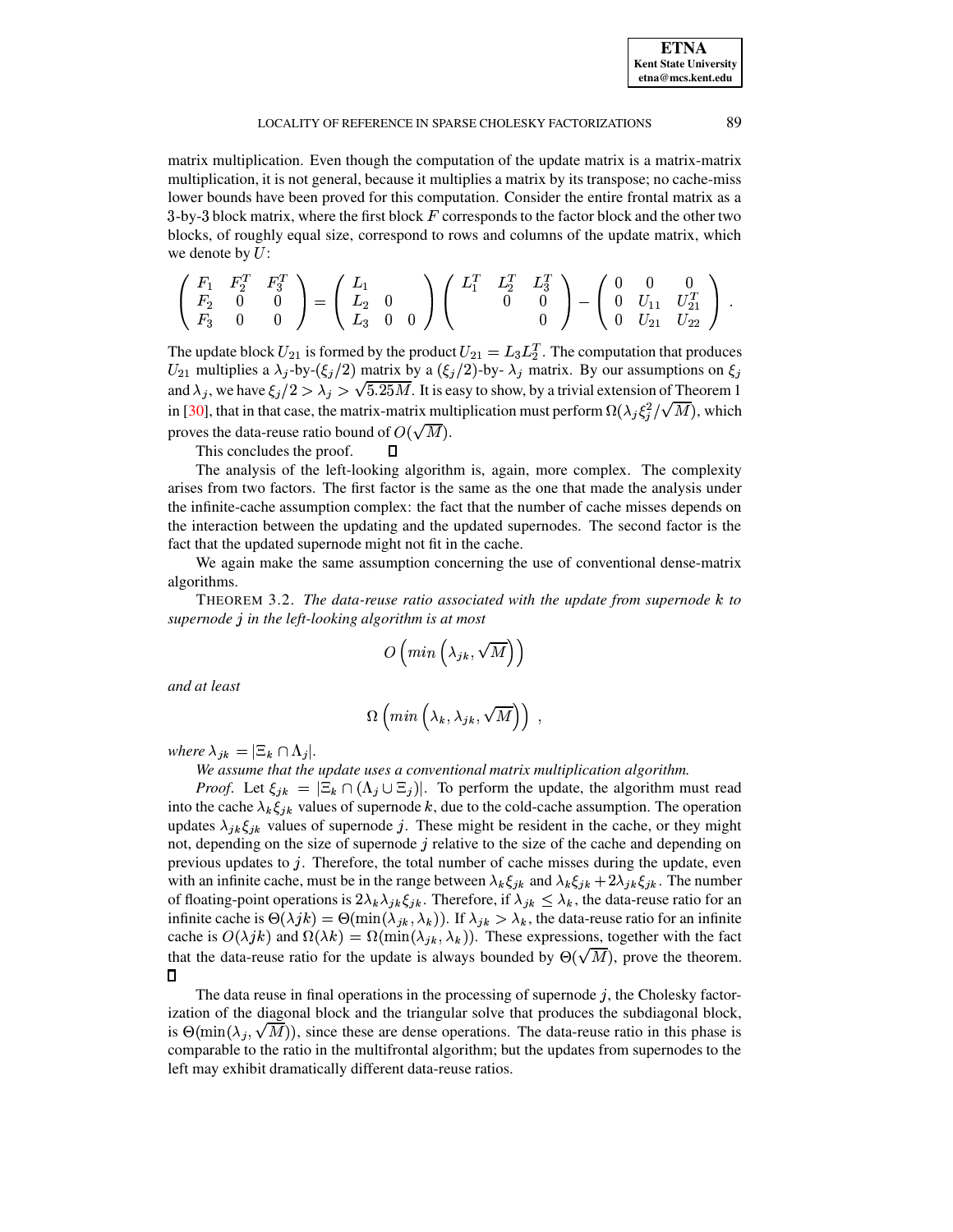90 E. ROZIN AND S. TOLEDO



<span id="page-9-1"></span>FIG. 4.1. On the left, an example of a matrix on which the left-looking algorithm suffers from poor data reuse. Here  $n = 48$  and  $\lambda = 4$ . When factored, this matrix (and any other matrix from the family discussed in the text) does not fill at all. On the right, the elimination tree of this matrix. Every group of 4 vertices (consecutive columns) *forms a fundamental supernode.*

<span id="page-9-0"></span>**4. An Example of Poor Data Reuse in the Left-Looking Algorithm.** In this section we show that the left-looking algorithm can sometimes perform asymptotically more cache misses then the multifrontal algorithm. Our analysis uses a family of matrices that cause poor locality of reference in the left-looking algorithm, but good locality in the multifrontal algorithm. Later in the paper we experimentally substantiate the theoretical analysis presented here.

When does the left-looking algorithm suffer from poor data reuse? By Theorem [3.2,](#page-8-0) the data reuse is poor when  $\lambda_{jk}$  is small. That is, when only one or few columns in supernode k update supernode *j*. When we update supernode *j*, we read supernode k into the cache, but perform relatively few arithmetic operations, because we only update few columns of supernode  $j$ . The matrices that we construct in this section cause this situation to happen during most of the supernode-supernode updates.

The nonzero structure of the matrices that we analyze is completely determined by their dimension *n* and by the width  $\lambda$  of all the supernodes (all the supernodes have exactly the same width). We assume that  $\lambda$  divides n. A matrix from this family is shown in Figure [4.1.](#page-9-1) The structure of the matrices is given by the expressions

$$
\Lambda_k = \{k\lambda + 1, k\lambda + 2, \dots, k\lambda + \lambda\}
$$
  

$$
a_{ij} \neq 0 \text{ iff } i, j \in \Lambda_k \text{ for some } k \text{ or } i = k\lambda + 1 \text{ for some } k \geq \frac{n}{2\lambda}.
$$

It is easy to see that such matrices do not fill at all when factored. The supernodal elimination tree of these matrices consist of  $n/2\lambda$  leaves, all of which are connected to a single supernode, which is connected by a simple path to the root.

To simplify the analysis, we select specific values of n, and  $\lambda$ , as a function of the cache size M. The analysis can be generalized to other values of n and  $\lambda$  but our selection shows the essential behavior. We place two constraints on n and  $\lambda$ . First, we require that any supernode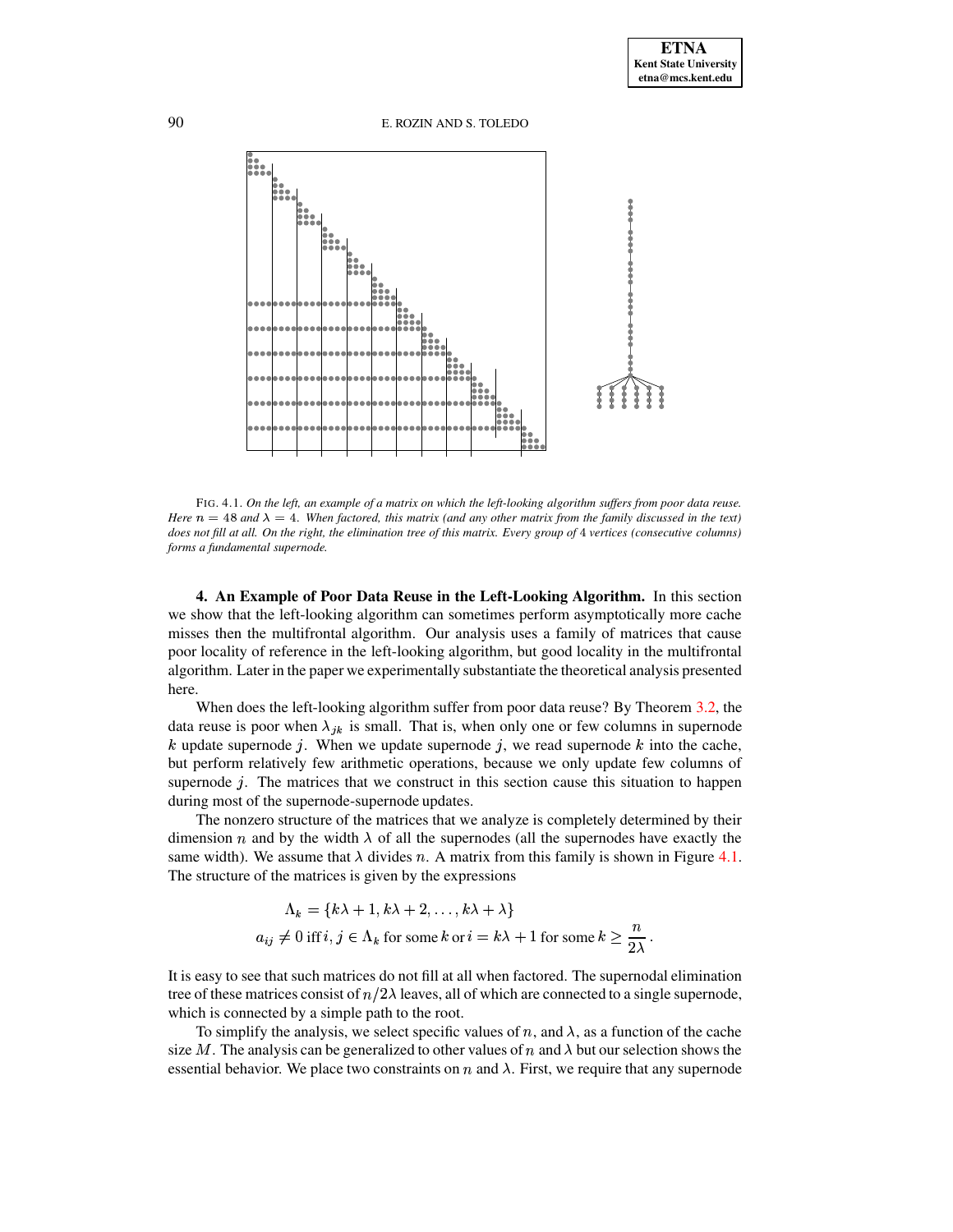plus a single column from its update matrix fit within the cache. Formally,

$$
\frac{\lambda(\lambda+1)}{2} + \lambda \frac{n}{2\lambda} + \frac{n}{2\lambda} \le M.
$$

We will later show that this ensures a high level of data reuse in the multifrontal algorithm. Second, we require that at most a quarter of the nonzeros in the  $(2, 1)$  block of the matrix, when viewed as a 2-by-2 block matrix with square blocks, fit in cache simultaneously. Formally,

$$
\frac{1}{4} \cdot \frac{n^2}{4\lambda} = \frac{n^2}{16\lambda} \ge M \; .
$$

We will show later that this ensures that the left-looking algorithm suffers from poor data reuse. It remains to show that there are values of n and  $\lambda$  that satisfy both constraints. We select  $n = M/2$  and  $\lambda = \sqrt{M}$ . For the first constraint we have

$$
\frac{\lambda(\lambda+1)}{2} + \lambda \frac{n}{2\lambda} + \frac{n}{2\lambda} = \frac{M + \sqrt{M}}{2} + \frac{M}{4} + \frac{M}{4\sqrt{M}}
$$

$$
= \frac{3}{4}M + \frac{3}{4}\sqrt{M}
$$

which is at most by M for any  $M \geq 9$ . For the second constraint we have

$$
\frac{n^2}{16\lambda} = \frac{M^2}{4} \cdot \frac{1}{16\sqrt{M}} = \frac{M^{1.5}}{64}
$$

which is at least M for any  $M \geq 4096$ . We conclude that our two constraints can be met for any  $M > 4096$ . (A more detailed analysis could bring down the value of M for which our analysis holds.)

In the multifrontal algorithm, the level of data reuse in the factorization of each supernode is at least  $\lambda$ , even under the cold cache assumption. The constraint on the value of  $M$  ensures that for each supernode, the diagonal and subdiagonal blocks can be factored in cache, and that the update matrix can be computed and written to main memory column by column without causing the eviction of already factored supernode elements. Therefore, the computation of the update matrix requires  $\lambda \xi_k^2$  multiply-add operations, but the number of capacity misses is at most  $\xi_k^2$  write misses plus  $\xi_k^2$  read misses when update matrix is read from memory. Since there are  $n/\lambda$  supernodes and since  $\xi_k \leq n/2\lambda$ , the total number of capacity misses is at most

$$
\frac{n}{\lambda} \cdot 2 \max_k \xi_k^2 = \frac{n^3}{2 \lambda^3} \ .
$$

To analyze the left-looking algorithm, we view the matrix as a 4-by-4 block matrix with square blocks. The entire  $(4, 1)$  and  $(4, 2)$  blocks update all the supernodes in the  $(4, 3)$  block. That is, all of the nonzeros in the  $(4, 1)$  and  $(4, 2)$  blocks update each supernode in the  $(4, 3)$ block. Since at most half of these nonzeros fit in cache, at least half of them must be read from main memory during the updating of each supernode (the other half may reside in cache from the update of the previous supernode). There are  $n/4\lambda$  supernodes in the (4, 3) block. Therefore, the total number of capacity misses in the left-looking algorithm is at least

$$
\frac{n}{4\lambda}\cdot\frac{n^2}{16\lambda}=\frac{n^3}{64\lambda^2}\;.
$$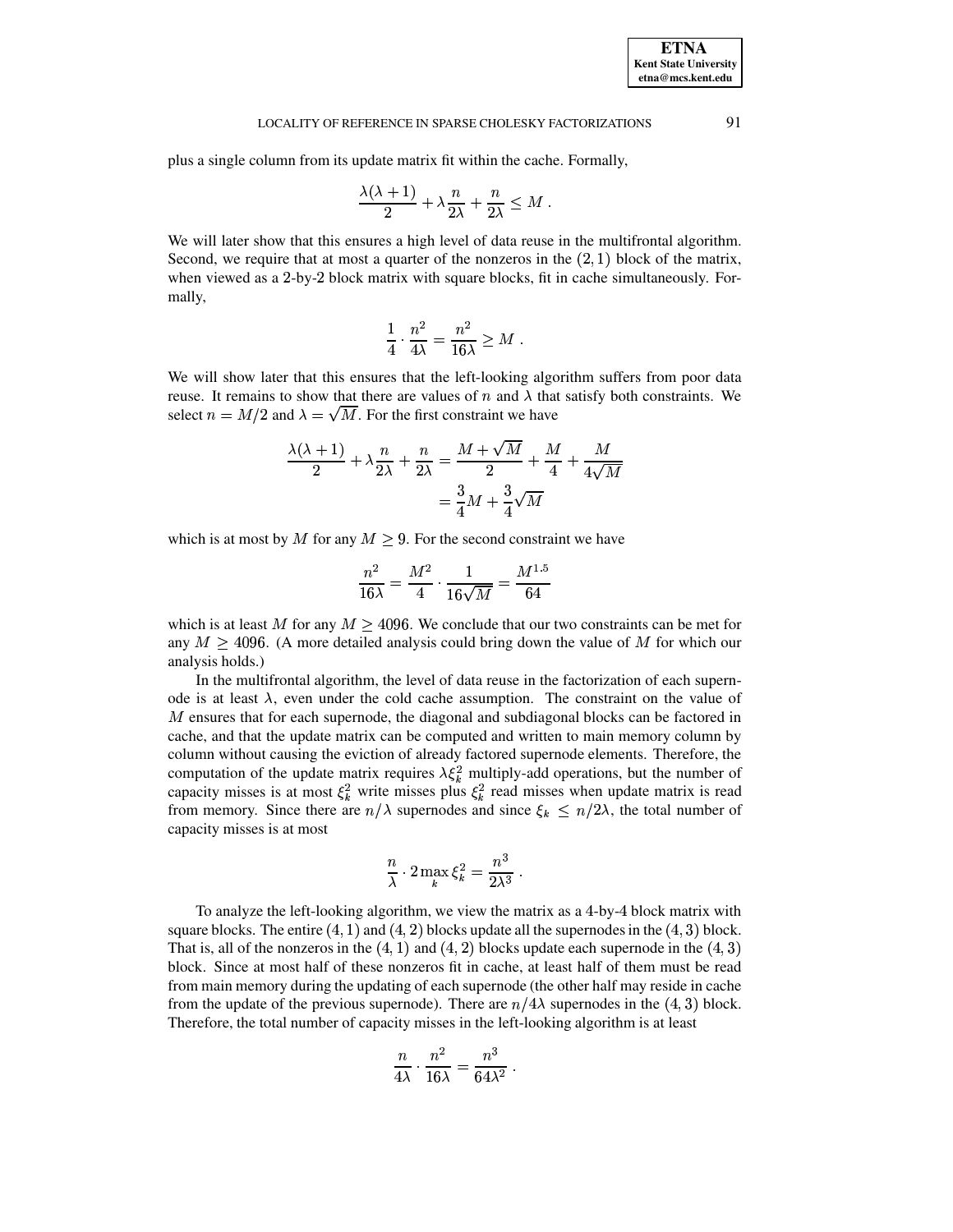

FIG. 5.1. On the left, an example of a matrix on which the multifrontal algorithm suffers from poor data reuse. *Here*  $n = 26$ ,  $\ell = 12$  *and*  $\lambda = 2$ . When factored, this matrix (and any other matrix from the family discussed in the text) does not fill at all. On the right, the elimination tree of this matrix. Grouped vertices (consecutive columns) *represent fundamental supernodes.*

The following theorem summarizes this analysis.

THEOREM 4.1. *For any large enough cache size M*, *there is a matrix on which the leftlooking algorithm incurs at least a factor of*  $\sqrt{M}/32$  *more cache misses than the multifrontal algorithm.*

In terms of constants, this analysis is fairly crude. It can be tightened using more elaborate arguments of the same type, but it already shows the essential issue as is. The issue is that the supernodes are fairly wide, but each supernode updates only one column in subsequent supernodes. We note that partitioning the matrix into narrower supernodes would not improve the data-reuse ratio of the multifrontal algorithm.

Furthermore, in both algorithms we only counted capacity cache misses that occur in the context of supernode-supernode updates. The total amount of arithmetic operations in these updates is  $\Theta(n^3/\lambda^2)$ . The multifrontal algorithm achieves here a data reuse of at least  $\Theta(\lambda) = \Theta(\sqrt{M})$ , which is optimal even for dense-matrix computations [\[13,](#page-24-7) [29\]](#page-25-6). On the other hand, the left-looking algorithm enjoys no asymptotic data reuse at all.

We experimentally show later in the paper that the multifrontal algorithm indeed performs much better than the left-looking algorithm on this class of matrices.

<span id="page-11-0"></span>**5. An Example of Poor Data Reuse in the Multifrontal Algorithm.** We now show that there are also matrices on which the multifrontal algorithm incurs asymptotically more cache misses. These results, too, will be verified experimentally later in the paper. The analysis in this section is fairly similar to the analysis in the previous section, so we present it more tersely.

The family of matrices that we construct here are designed to have narrow supernodes. By Theorem [3.1,](#page-6-0) narrow supernodes lead to poor data reuse.

The nonzero structure of the matrices that we analyze here is determined by their dimension *n*, by the width  $\lambda$  of all the supernodes except the last, and by the width  $\ell$  of the last supernode. We assume that  $\lambda$  divides  $n - \ell$ . A matrix from this family is shown in Figure [4.1.](#page-9-1) The structure of the matrices is given by the expressions

$$
\Lambda_k = \{k\lambda + 1, k\lambda + 2, \dots, k\lambda + \lambda\} \text{ for } k \le \frac{n - \ell}{\lambda}
$$

$$
\Lambda_{1 + (n - \ell)/\lambda} = \{n - \ell + 1, \dots, n\}
$$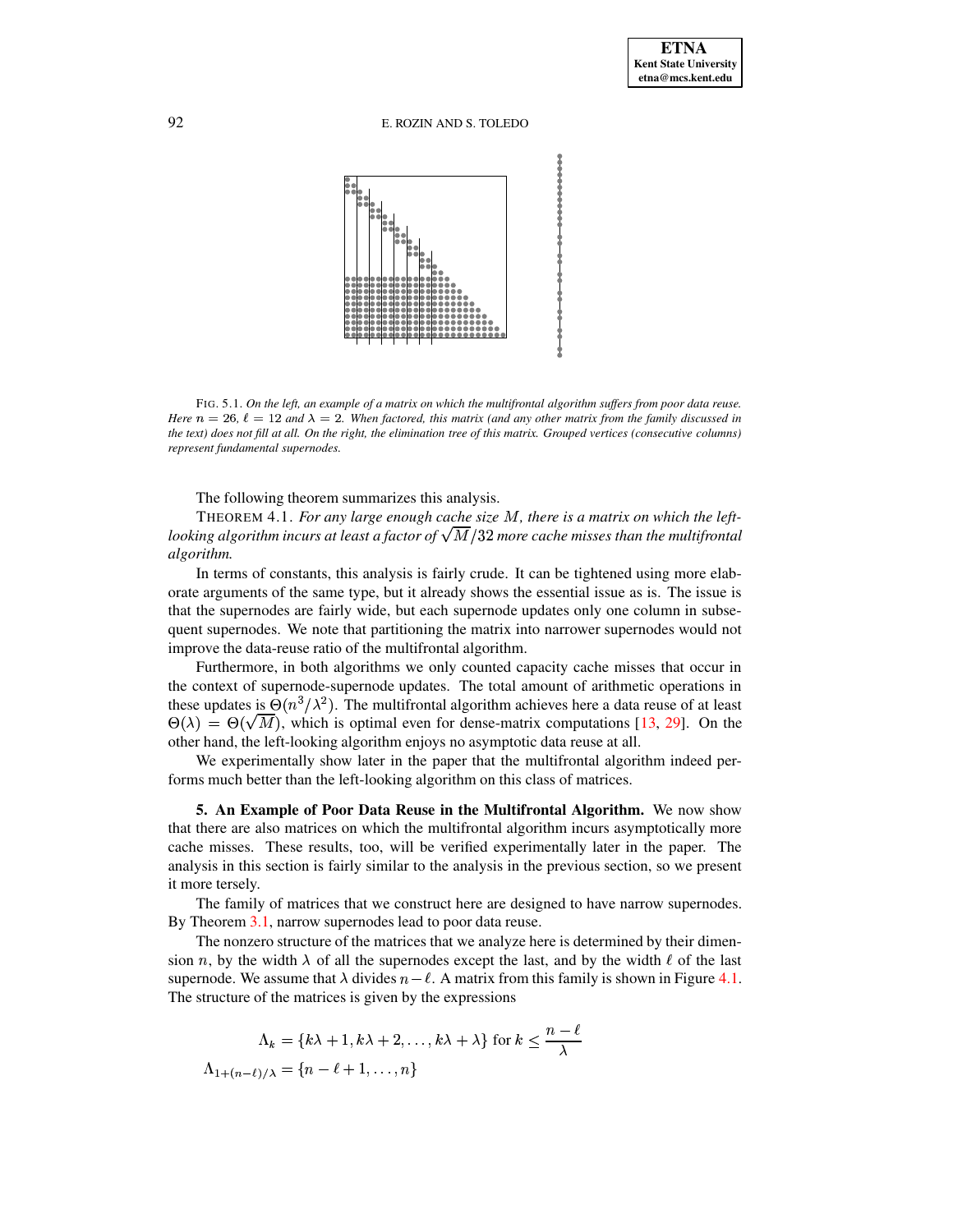$a_{ij} \neq 0$  iff  $i, j \in \Lambda_k$  for some k

$$
\text{or } j \in \Lambda_k \text{ and } i = (k+1)\lambda + 1 \text{ for some } k \le \frac{n-\ell}{\lambda} \text{ or } i > n-\ell.
$$

Again, these matrices do not fill when factored. The supernodal elimination tree of these matrices is a simple path.

We select n,  $\ell$ , and  $\lambda$  so that the last supernode plus one other supernode fit tightly into the cache:

$$
\frac{\ell(\ell+1)}{2}+\ell\lambda=M
$$

(more formally, we maximize  $\ell$  and  $\lambda$  so that the expression on the left is bounded by M). We also assume that  $\ell$  is much larger than  $\lambda$ .

In the left-looking algorithm, there are no capacity misses until we factor the last supernode. Each individual width- $\lambda$  supernode fits into cache, and it remains in cache until we load its parent and update it. When we reach the last supernode, we might need to reread the last  $\ell$  rows in all the previous supernodes into the cache, so the number of capacity misses is bounded by  $\ell(n-\ell)$ . In this case, the number of capacity misses is bounded by the number of compulsory misses.

The multifrontal algorithm suffers roughly  $\ell^2/2$  capacity misses for every width- $\lambda$  supernode. Each frontal matrix fills the cache almost completely, so by the time a frontal matrix is allocated and cleared, the update matrix of the child is no longer in cache, and reading it to perform the extend-add operation will generate about  $\ell^2/2$  misses. Therefore, in the multifrontal algorithm the number of capacity misses is at least

$$
\frac{n-\ell}{\lambda}\cdot\frac{\ell^2}{2}\;.
$$

This number is a factor of  $\ell/2\lambda$  larger than the number of misses in the left-looking algorithm. For  $\lambda$  much smaller than  $\ell$ , this is a factor of about

$$
\frac{\sqrt{M}}{\sqrt{2}\lambda}\ ,
$$

and in particular, for  $\lambda = 1$  the ratio is  $\sqrt{M/2}$ . This ratio is asymptotically the inverse of the ratio in the example of the previous section.

The number of compulsory misses (the size of A and its factor) is roughly  $\ell(n - \ell)$ . The total amount of arithmetic operations is  $\Theta(\ell^2(n-\ell))$ . Since the total number of cache misses, both compulsory and capacity, in the left-looking algorithm is only  $\Theta(\ell(n - \ell))$ , it achieves a data-reuse level of about  $\Theta(\ell) = \Theta(\sqrt{M})$ . In contrast, the multifrontal algorithm achieves only a data-reuse level of about  $\Theta(\lambda)$ , or almost no data use for small  $\lambda$ .

The reader might be concerned that if frontal matrices were only half the size of the cache (smaller  $\ell$ ), the multifrontal algorithm could achieve perfect data reuse. For the given class of matrices, the multifrontal algorithm could maintain two in-cache arrays that can each hold one frontal matrix, and simply assign one of them to each supernode. Since the etree is a path, we never need more than two frontal matrices. However, if we delete one row in each supernode so that all the width- $\lambda$  supernodes are children of the width- $\ell$  supernode, no such optimization would be possible.

The preceding discussion proves the following theorem:

THEOREM 5.1. *For any large enough cache size , there is a matrix on which the multifrontal algorithm incurs at least a factor of*  $\Omega(\sqrt{M})$  *more cache misses than the leftlooking algorithm.*

**ETNA Kent State University etna@mcs.kent.edu**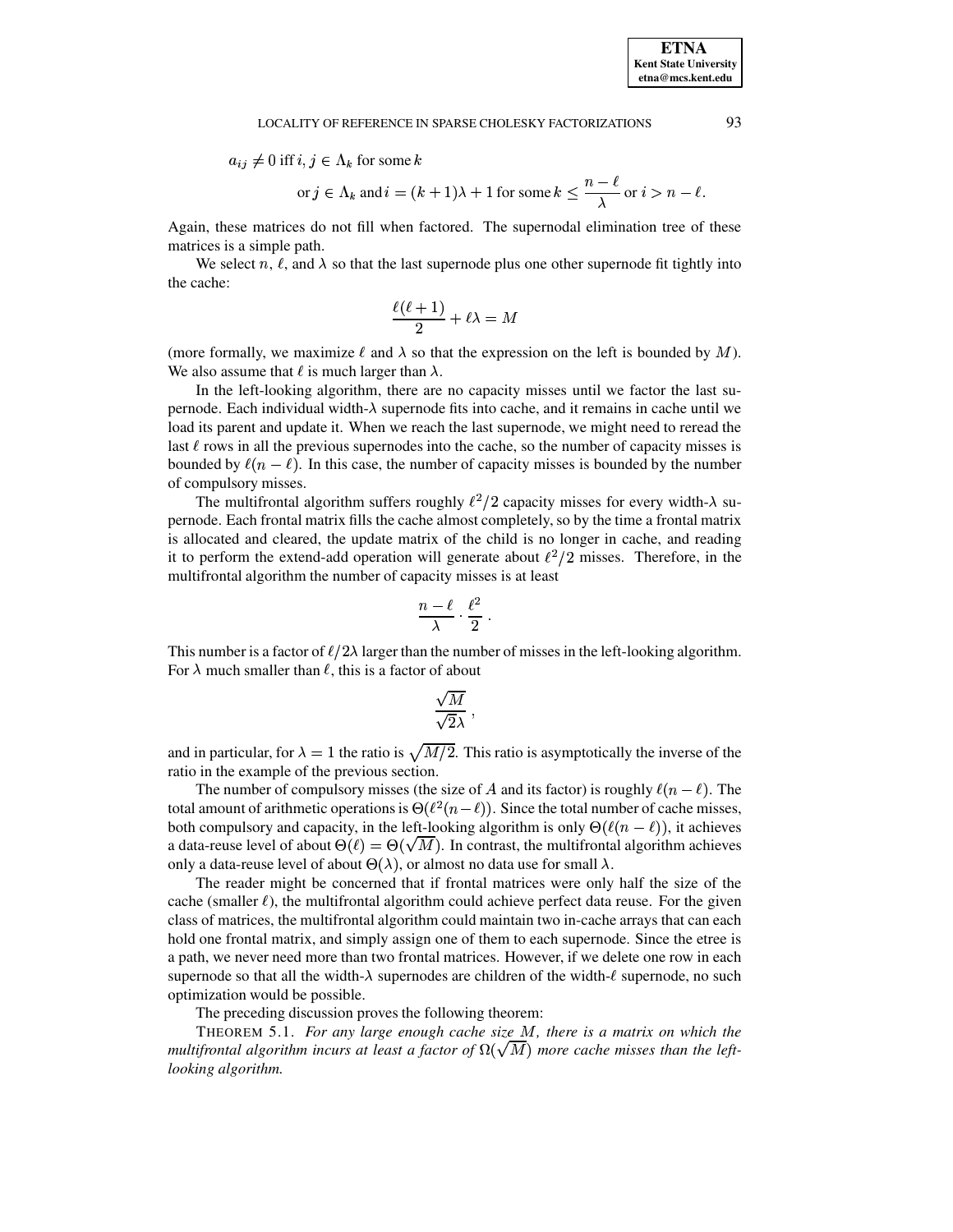<span id="page-13-0"></span>**6. Memory Requirements for Sparse Cholesky Algorithms.** The previous two sections proved that for some matrices the data locality in the multifrontal algorithm is better than in the left-looking one, while for other matrices left-looking does better. Is the leftlooking algorithm superior in any other way? In this section we show that the answer is yes: the multifrontal algorithm uses more memory, sometimes by a significant amount.

The left-looking algorithm uses essentially no auxiliary memory beyond the memory that is required to store the factor  $L$ . It does need an integer array of length  $n$  to assist in indirect access to sparse columns, and it needs a temporary array in order to perform the updates using a dense matrix-multiplication routine. These two auxiliary arrays are never larger than L and are typically much smaller. Therefore, the algorithm uses  $\Theta(|L|)$  storage, usually with a constant very close to 1.

We will show below that the multifrontal algorithm sometimes uses much more than  $\Theta(|L|)$  memory. This reduces the memory available to other programs running on the same computer, it may cause failure when there is not enough memory, and it may cause worse data locality. When  $L$  fits in cache (or in main memory), the left-looking algorithm works solely with data structures in the cache (main memory), but the multifrontal algorithm may experience cache misses (virtual-memory page faults).

The exact amount of storage that is used by a sequential multifrontal algorithm (parallel algorithms use more) depends on three factors: the nonzero structure of the factor, the order in which supernodes are factored, and the allocation schedule that is used. The nonzero structure determines the size of supernodes and the dependencies among them, which are captured in the elimination tree. The ordering of the factorization determines when update matrices must be allocated. The allocation schedule determines when they can be freed: when a frontal matrix is allocated, all the update matrices of its children can update it and be deallocated. From that point on, any child that is factored can immediately update the frontal matrix. But when a frontal matrix is allocated later, the update matrices of its children must be kept allocated until the parent is allocated.

Existing multifrontal algorithm use one of two allocation strategies, or slight variants thereof. One strategy is to allocate the parent's frontal matrix as soon as possible, to ensure that at most one update matrix of one child is allocated at any given time. There is no point in allocating the parent before the first child is factored, but to prevent two update matrices of two children from being allocated simultaneously, the parent is allocated just after the first child is factored. This is the strategy that we analyze first. Another common strategy is to allocate the parent only after all the children have been factored. We analyze this variant near the end of the section.

We start with the *allocate-parent-after-the-first-child* strategy. The analysis again uses a class of synthetic matrices of size  $n = (2<sup>k</sup> - 1) + (m - 1)$  for some integers k and m. The elimination tree of these matrices consists of a complete binary tree with  $2^k - 1$  vertices, and a linear chain with  $m$  vertices, one of which is the root of the binary tree. Each column in the binary-tree portion of the matrix except the last is a separate fundamental supernode. The  $m$  vertices in the chain part of the tree form a single supernode. Each column in the tree portion updates the entire training supernode. Figure [6.1](#page-14-0) shows an example of a matrix from this class.

These matrices do not fill during elimination (as in Section [4,](#page-9-0) we could have constructed these synthetic matrices so that they start up sparse and fill to the pattern shown). The number of nonzeros in them, and in the factor  $L$ , is

$$
m\left(2^k-1\right)+2\left(2^k-1\right)-1+\frac{m(m-1)}{2}=\Theta\left(2^km+\frac{m^2}{2}\right)\:.
$$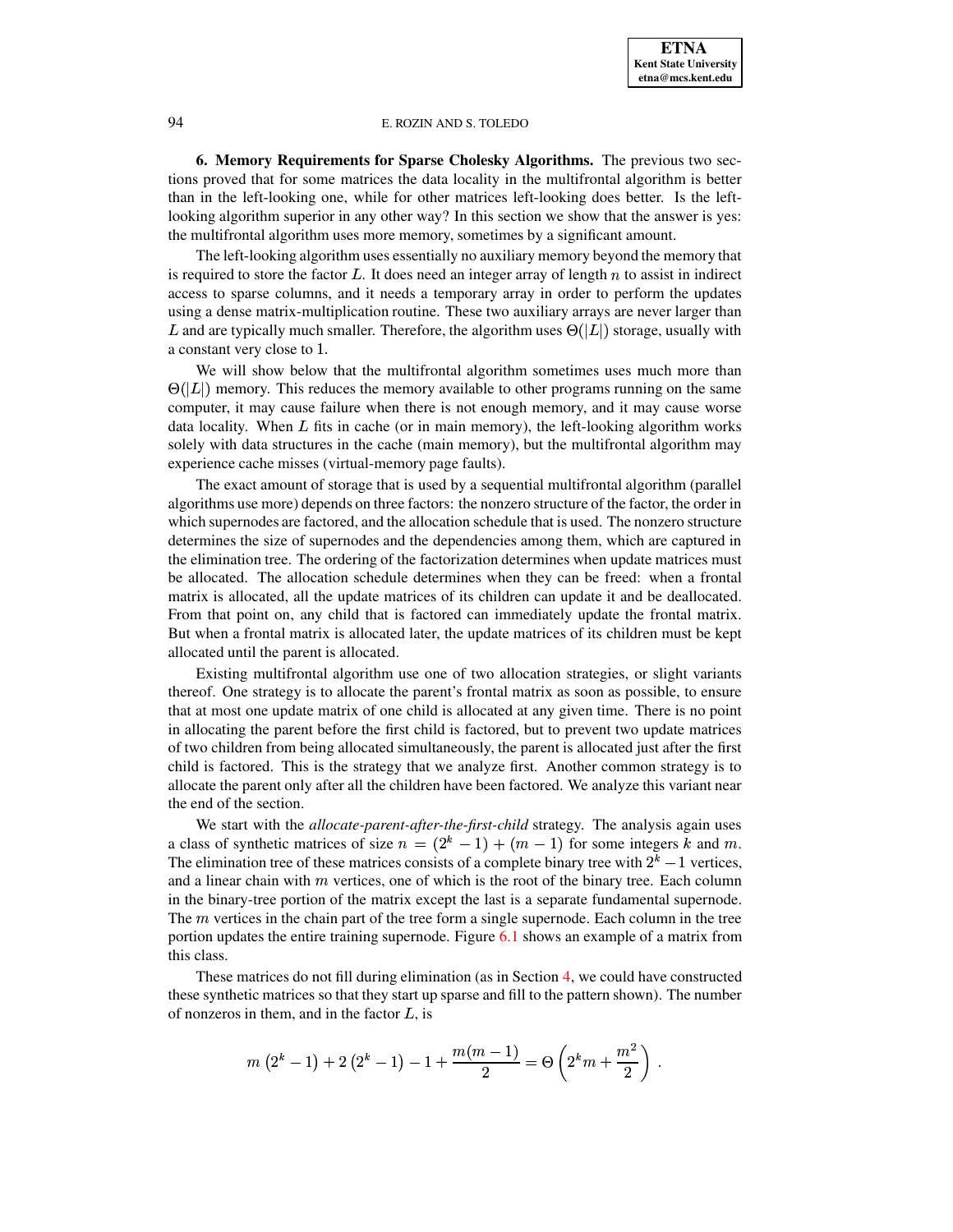

<span id="page-14-0"></span>FIG. 6.1. On the left, an example of a matrix on which the multifrontal algorithm suffers from excessive memory *usage. Here*  $k = 4$  *and*  $m = 12$ , so  $n = (2^4 - 1) + (12 - 1)$ . When factored, this matrix (and any other matrix from the family discussed in the text) does not fill at all. On the right, the elimination tree of this matrix. In the first Ðq¾ *columns, every column is a fundamental supernode; the last* ÐMÍ *form a fundamental supernode.*

For  $m > 2^{k+1}$ , the second term inside the  $\Theta$  notation is larger.

When the multifrontal algorithm factors the last leaf column (the rightmost one), a frontal matrix must be allocated in every vertex from that leaf to the root of the binary tree. This is true because each vertex  $v$  along that path (except the leaf) has one child  $c$  that was already factored, so either  $\vec{c}$ 's update matrix or  $\vec{v}$ 's frontal matrix must be currently allocated. Each of these k frontal or update matrices is at least  $m$ -by- $m$ , so the total amount of memory currently allocated is  $km^2$ . For  $m > 2^{k+1}$ , this is a factor of at least k larger than the size of L.

We chose this particular family of matrices because even memory-optimized versions of the multifrontal algorithm require  $km^2$  memory to factor them. Two optimizations can reduce the amount of memory used by the multifrontal algorithm. The first is to allocate a frontal matrix for vertex  $v$  only after the update matrix from the first child  $c$  of  $v$  has been factored. This eliminates the need to keep  $v$ 's frontal matrix in memory while the subtree rooted at  $v$ is factored. The second optimization, due to Liu  $[17]$ , reorders the children of v so that the child whose subtree requires the most memory is factored first. Since in our example the tree is binary and is completely symmetric with respect to child ordering, these optimizations do not reduce the maximal memory usage.

Practitioners have found that the size of the stack of update and frontal matrices in the multifrontal algorithm is typically small relative to the size of  $L$ . This synthetic example shows that there are matrices for which this rule of thumb does not hold. This was also observed by Rothberg and Schreiber [\[24\]](#page-25-7) on a real-world matrix, which caused excessive I/O activity in an out-of-core multifrontal code.

We note that for large values of  $m$ , the matrices in our example are fairly dense, and some codes would treat them as dense. This can be achieved either by noticing the number of nonzeros is a large fraction of the total number of elements, or by an automatic amalgamation algorithm that might, in this case, amalgamate the entire matrix into a single supernode. However, even such codes would treat the matrix as sparse for some lower value of  $m$ , for which the multifrontal algorithm could still use much more memory than the left-looking algorithm.

We also note that an aggressive amalgamation strategy that amalgamates vertices with multiple children would be beneficial on matrices similar to our synthetic matrices, since it is exactly the multiple-child condition that causes excessive memory usage.

We now show that a similar result holds for the *allocate-parent-last* strategy, and even for codes that select the best of the two strategies based on the nonzero structure of the matrix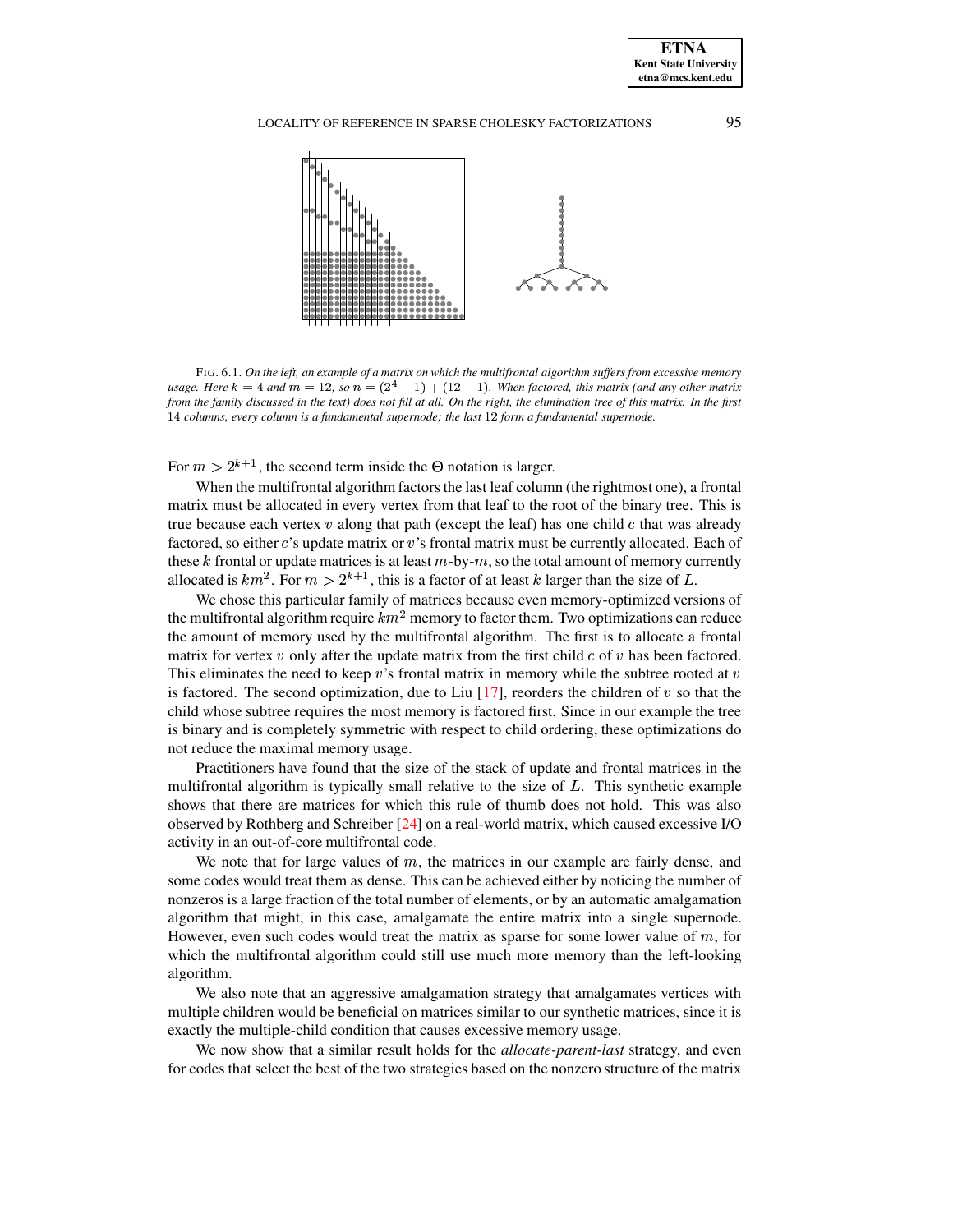#### TABLE 7.1

<span id="page-15-1"></span>*The test matrices from the* PARASOL *test-matrix collection. The table shows, for each matrix, the dimension* of the matrix, the number of nonzero entries in the matrix, the number of nonzero entries in the Cholesky factor *under* METIS *ordering and without supernode amalgamation, and the number of floating-point operations required* to compute the factor (again assuming no amalgamation). The third column is used as the horizontal axis in the *plots that follow.*

| Matrix          | dim(A) | nnz(A)             | nnz(L)             | flops $(L)$ |
|-----------------|--------|--------------------|--------------------|-------------|
| $h$ mw $7$ st-1 | 1.41e5 | 3.74e <sub>6</sub> | 2.55e7             | 1.08e10     |
| crankseg-1      | 5.28e4 | 5.33e <sub>6</sub> | 3.34e7             | 3.19e10     |
| crankseg-2      | 6.38e4 | 7.11e <sub>6</sub> | 4.36e7             | 4.58e10     |
| inline-1        | 5.04e5 | 1.87e7             | 1.76e8             | 1.52e11     |
| ldoor           | 9.52e5 | 2.37e7             | 1.43e8             | 7.39e10     |
| $m-t1$          | 9.74e4 | 4.93e6             | 3.38e7             | 2.14e10     |
| msdoor          | 4.16e5 | 1.03e7             | 5.30e7             | 1.77e10     |
| oilpan          | 7.38e4 | 1.84e <sub>6</sub> | 9.21e6             | 2.81e09     |
| ship- $003$     | 1.22e5 | 9.73e <sub>6</sub> | 6.08e7             | 8.23e10     |
| shipsec1        | 1.41e5 | 3.98e <sub>6</sub> | 3.91e7             | 3.70e10     |
| shipsec5        | 1.80e5 | 6.15e <sub>6</sub> | 5.35e7             | 5.62e10     |
| thread          | 2.97e4 | 2.25e6             | 2.45e7             | 3.60e10     |
| vanbody         | 4.70e4 | 1.19e6             | 5.89e <sub>6</sub> | 1.30e09     |
| x104            | 1.08e5 | 5.14e <sub>6</sub> | 2.72e7             | 1.42e10     |

and the elimination tree.

The analysis below relies on the fact that we can modify the example shown in Figure [6.1](#page-14-0) so that the first  $n/2$  columns form an elimination tree of any form. We can do so while maintaining the invariants that each one of these columns forms a separate supernode and its update matrix is  $(1 + n/2)$ -by- $(1 + n/2)$ , updating its parent and the entire  $(n/2)$ -by- $(n/2)$ trailing submatrix.

If the allocation strategy always allocates the parent only after all its children have been factored, they by making all the first  $n/2$  columns siblings (children of column  $n/2+1$ ), then we force the algorithm to store  $n/2$  update matrices, each  $(1 + n/2)$ -by- $(1 + n/2)$ . The total storage required for this tree and this allocation strategy is approximately  $n^{3}/8$ , a factor of  $\Theta(n)$  more than that required for the Cholesky factor itself.

If the algorithm can choose between the two strategies discussed above, then the worst elimination-tree structure is one in which the first  $n/2$  columns form a tree whose depth is similar to the degree  $d$  of tree vertices. This happens when the degree  $d$  is approximately  $\log n / \log \log n$ . In such a tree, allocating the parent after the first child is factored or allocating it after all children have been factored, both require storage proportional to  $\Theta(n^2)$  times d. In this case, the total amount of storage required is a factor of  $\Theta(\log n / \log \log n)$  more than required for the Cholesky factor.

Finally, we note that due to the cold-cache assumption, the allocation schedule has no influence on the cache-miss bounds that we proved in Section [3.](#page-4-0) In practice, the cache is not flushed after every supernode, so the allocation and extend-add schedule does have an influence on the actual number of cache misses. It is not clear, however, which allocation strategy exploits the cache better, and whether the difference is significant.

<span id="page-15-0"></span>**7. Results.** This section presents experimental results that compare the multifrontal and the left-looking algorithms on two sets of matrices. We used two classes of matrices for testing our algorithm, matrices from the PARASOL test-matrix collection, and the synthetic matrices that were described in Section [4.](#page-9-0) The PARASOL matrices are described in Table [7.1.](#page-15-1)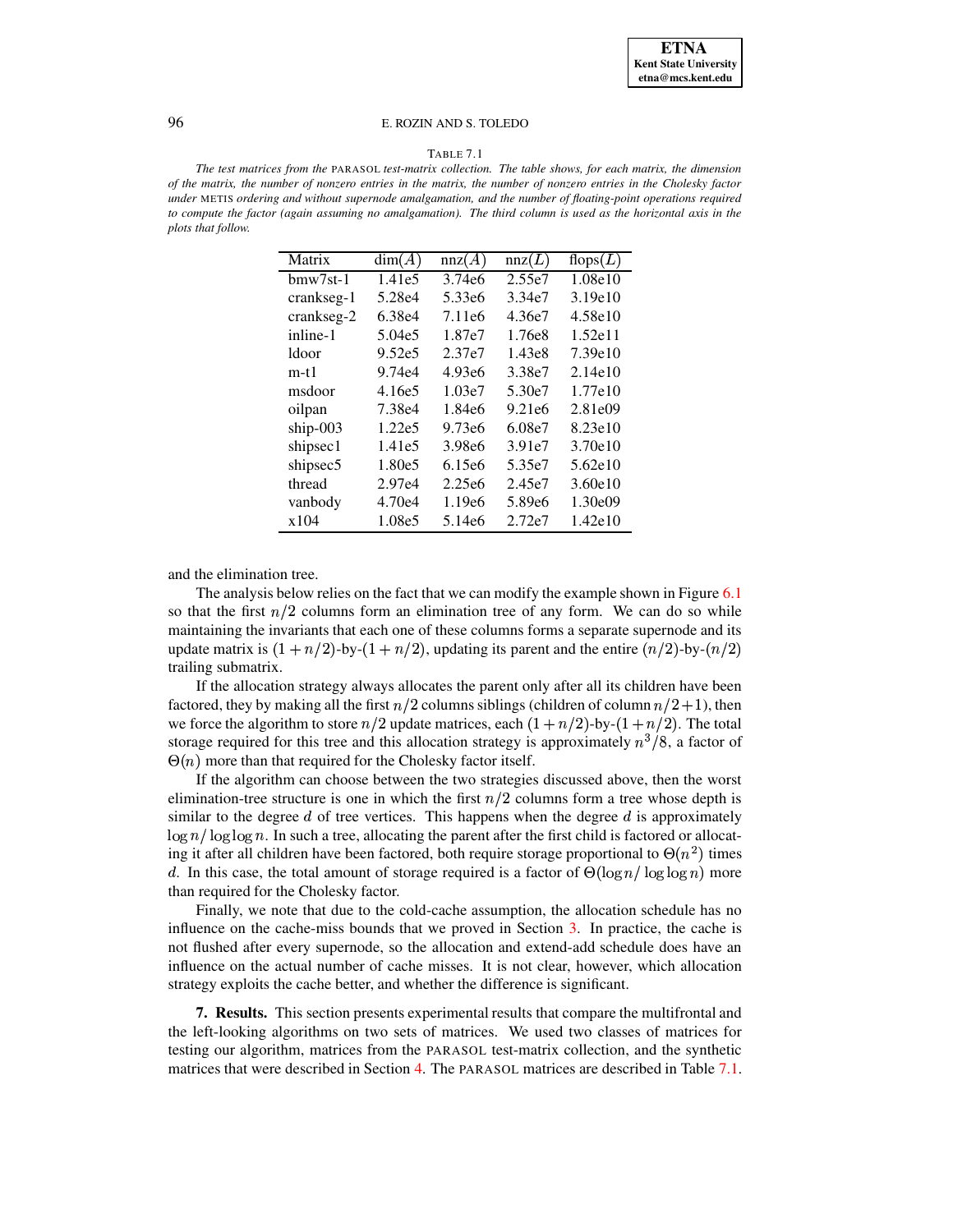The experiments were designed to resolve one practical question and to demonstrate several aspects of our analysis. The question that the experiments resolve (to the extent possible in an experimental analysis), is whether the left-looking algorithm exhibits poorer data locality than the multifrontal one on matrices that arise in practice. Our analysis indicates that this is not the case: the two algorithms exhibit similar cache-miss rates on matrices from the PARASOL collection, and the left-looking algorithm is usually faster. This result is consistent with the experimental results of Ng and Peyton [\[22\]](#page-25-1).

The experiments also validate the theoretical analysis that we presented in Section [4,](#page-9-0) and shows that cache misses can have a dramatic effect on the performance of these algorithms.

**7.1. Test Environment.** We performed the experiments on several machines. One machine, which we used for assessing the differences between the left-looking and the multifrontal algorithm on a set of real-world matrices, is an Intel-based workstation. This machine has a 2.4 GHz Pentium 4 processors with a 512 KB level-2 cache. This machine has 2 GB of main memory (dual-channel with DDR memory chips). Due to the size of main memory, paging is not a concern on this machine: the entire address space of a process can reside in the main memory.

This machine runs Linux with a 2.4.22 kernel. We compiled our code with the GCC C compiler, version 3.3.2, and with the  $-03$  compiler option. We used ATLAS<sup>[1](#page-16-0)</sup> Version 3.4.1 [\[31\]](#page-25-11) by Clint Whaley and others for the BLAS. This version exploits vector instructions on Pentium 4 processors (these instructions are called SSE2 instructions). Using these BLAS routines on this machines, our in-core left-looking sparse factorization code factors real-world matrices at rates of up to  $2.2 \times 10^9$  flops (e.g., the matrix THREAD from the PARASOL testmatrix collection). The same sparse code factors a dense matrix of dimension 4000 at a rate of approximately  $2.8 \times 10^9$ .

We also performed experiments on a slower Pentium 3 computer. On this machine we were able to directly count cache misses and other processor events. (The software that we used to measure these events does yet not support the Pentium 4 processor.)

This machine is an Intel-based server with two 0.6 GHz Pentium 3 processors. One processor was disabled by the operating system in order to avoid measurement errors. These processors have a 16 KB 4-way set associative level-1 data cache with 32 bytes cache lines and a 256 KB 8-way set associative level-2 cache, also with 32 byte lines. There is a separate level-1 instruction cache, but the level-2 cache is used for both data and instructions. In our experiments, the use of the level-2 cache for storing instructions is insignificant. We explain later how we came to this conclusion. The processor also has a transaction-lookaside buffer (TLB), which is used to translate virtual addresses to physical addresses. The TLB has 32 entries for mapping 8 KB data pages and is 4-way set associative. TLB misses, like cache misses, can also degrade performance, but we did not count them in these experiments.

This machine also has 2 GB of main memory consisting of 100 MHz DRAM chips.

This machine runs Linux with a 2.4.20 kernel. We compiled our code with the GCC C compiler, version 3.3.2, and with the -O3 compiler option and we used a Pentium-3-specific version of ATLAS. We also performed limited experiments with anotherimplementation of the BLAS, the so-called *Goto* BLAS, version  $0.9<sup>2</sup>$  $0.9<sup>2</sup>$  $0.9<sup>2</sup>$ . The results, which are not shown in the paper, exhibited similar performance ratios between the different sparse factorization algorithms. The results that we present, therefore, are not highly dependent on the implementation of the BLAS.

We measured cache misses and other processor events using the PERFCTR kernel module

<sup>1</sup>http://math-atlas.sourceforge.net

<span id="page-16-1"></span><span id="page-16-0"></span><sup>2</sup>http://www.cs.utexas.edu/users/flame/goto/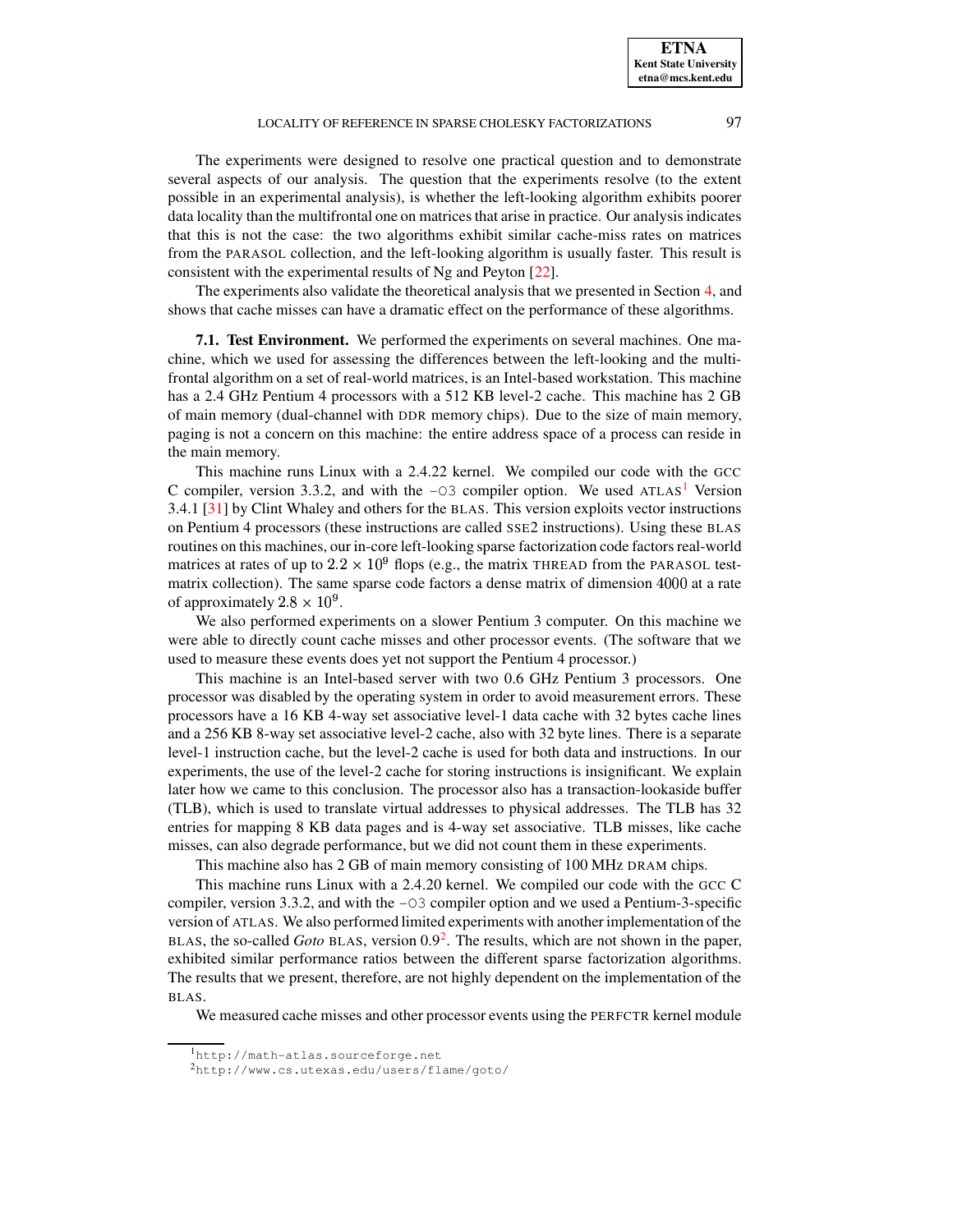and using the PAPI library, which provides unified access to performance counters on several platforms. We used version 2.3.4.1 of PAPI and the version of PERFCTR that came bundled with PAPI. Together, these tools allowed us to instrument our code so that it counts one specific processor event during the numerical factorization phase (or none). We measured multiple events by running the same code on the same input matrix with the same parameters several times. The running times of these multiple runs were very close to each other, which implies that this method of measurements is robust.

The graphs and tables use the following abbreviations: TAUCS (our sparse code), MUMPS (MUMPS version 4.3), LL (left-looking), and MF (multifrontal).

**7.2. Baseline Tests.** To establish a performance baseline for our experiments, we compare the performance of our code, called TAUCS, to that of MUMPS version 4.3 [\[4,](#page-24-13) [2,](#page-24-14) [3\]](#page-24-15). MUMPS is a parallel and sequential in-core multifrontal factorization code for symmetric and unsymmetric matrices. We used METIS<sup>[3](#page-17-0)</sup> [\[14\]](#page-24-16) version 4.0 to symmetrically reorder the rows and columns of the matrices prior to factoring them. We tested the sequential version, with options that tell MUMPS that the input matrix is symmetric positive definite and that instruct it to use METIS to preorder the matrix. We used the default values for all the other run-time options. This setup result in a multifrontal factorization that is quite similar to TAUCS's in-core multifrontal factorization.

TAUCS's multifrontal factorization allocates the parent'sfrontal matrix after the first child has been factored.

We compiled MUMPS, which is implemented in Fortran 90, using Intel's Fortran Compiler for Linux, version 7.1, and with the compiler options that are specified in the MUMPSprovided makefile for this compiler, namely  $-0$ . We linked MUMPS with the same version of the BLAS that are used for all the other experiments, and verified the linking by calling ATL buildinfo, an ATLAS routine that prints ATLAS's version.

We compared the two codes on matrices from the PARASOL test-matrix collection. The matrices were selected arbitrarily from the test-matrix collection. TAUCS was able to factor all of the matrices in our test suite, but MUMPS ran out of memory on the two largest matrices.

The results of the baseline tests, which are presented in Figure [7.1,](#page-18-0) show that the performance of TAUCS is quite similar to the performance of MUMPS. TAUCS's relaxed-supernode multifrontal factorization is usually slightly faster on these matrices. This test is not a comprehensive comparison of these codes, and we do not claim that TAUCS is faster in general. The differences can be due to the different compilers that were used, to different supernode amalgamation strategies, or to different ways of using the BLAS and LAPACK (our code factors dense matrices of dimension 4000 in a little over 7.6 seconds, whereas MUMPS factors the same matrices in about 23.6 seconds; in our case the factorization is performed by a single call to LAPACK's factorization routine DPOTRF, so MUMPS clearly uses LAPACK differently). However, the results do indicate that the performance of TAUCS, which we use compare the performance of the left-looking and the multifrontal algorithms, is representative of highquality modern sparse Cholesky factorization codes.

**7.3. Relative Performance on Real-World Matrices.** Figure [7.1](#page-18-0) shows that on realworld matrices arising from finite-element models, the left-looking algorithm performs better. This is true for both amalgamated/relaxed supernodes, and for exact fundamental supernodes. (Although there can be fairly significant differences between relaxed and exact supernodes; this is well known.) In this family of matrices, there are actually no exceptions to this observation. The difference in running times is often more than 10% and sometimes more than 20%. The matrices were all ordered using METIS version 4.0 prior to factoring them.

<span id="page-17-0"></span><sup>3</sup>http://www-users.cs.umn.edu/˜karypis/metis/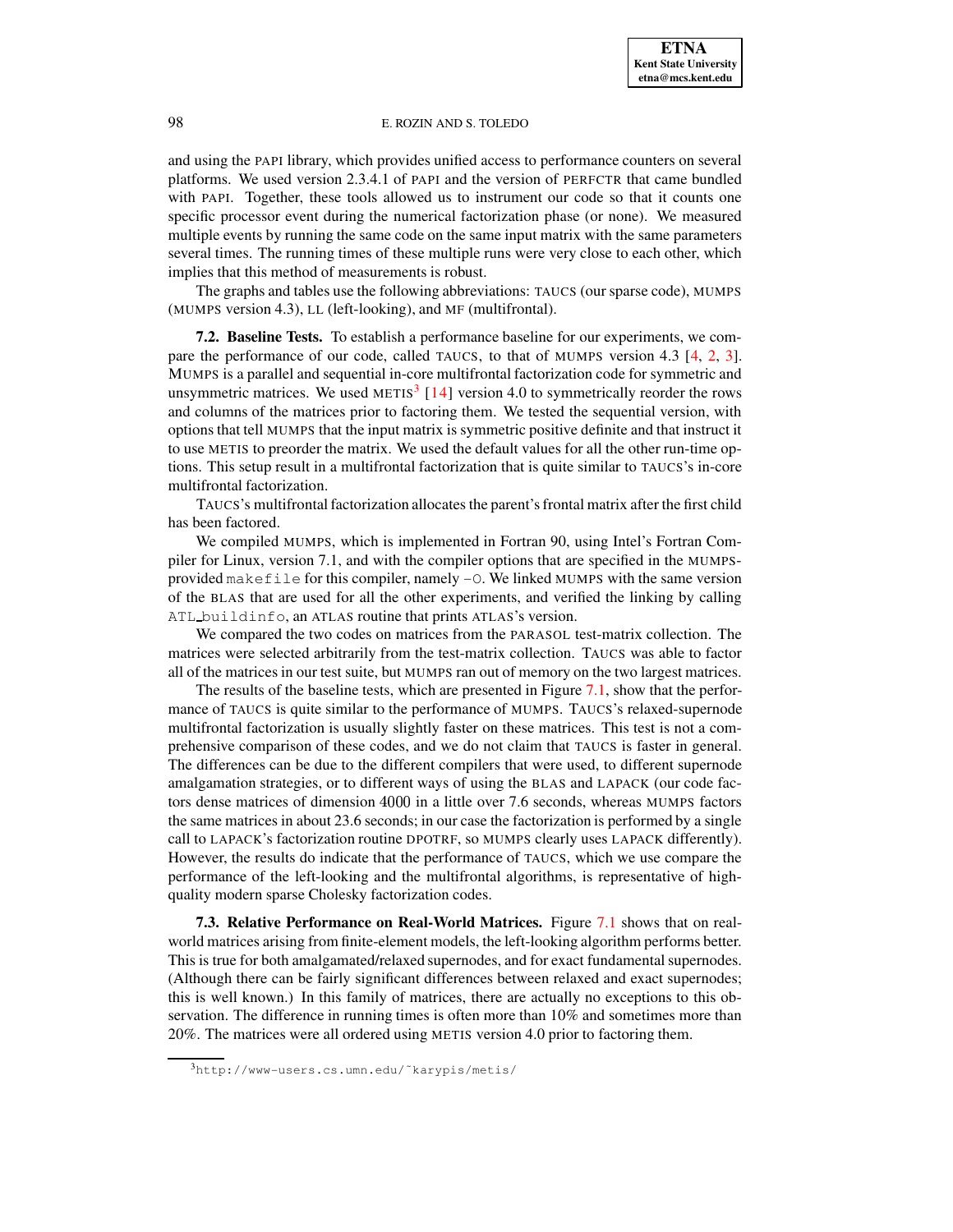# LOCALITY OF REFERENCE IN SPARSE CHOLESKY FACTORIZATIONS 99



<span id="page-18-0"></span>FIG. 7.1. *Numerical factorization times of matrices from the* PARASOL *test-matrix collection on a 2.4 GHz* Linux machine. MUMPS failed to factor the two largest matrices (the code ran out of memory). The plot on the top left shows the factorization times, in seconds, as a function of the number of nonzeros in the Cholesky factor. The plot shows the factorization times of two codes, MUMPS and our multifrontal code with relaxed supernodes (of all our codes, this one is the most similar to MUMPS). The plot on the top right shows the factorization times of four of our codes and MUMPS. In this plot the factorization times are shown as ratios to the factorization time of our multifrontal code with relaxed supernodes, as a function of the number of nonzeros in the factor. Lower marks indicate better performance. The lower-right plot shows the same data, but excluding the two largest matrices, in order to present more clearly the performance on the smaller matrices. The lower-left plot shows the performance in floating-point operations per second; this plot uses the number of floating point operations that are required to *factor the matrices without amalgamating supernodes.*

**7.4. Examples of Poor Data Locality in the Left-Looking Algorithm.** The next set of experiments demonstrates that on some matrices, the left-looking algorithm can perform significantly poorer than the multifrontal algorithm, due to a higher cache-miss rate. The matrices that we use in these experiments are the matrices analyzed theoretically in Section [4.](#page-9-0)

Figure [7.2](#page-19-0) shows that the left-looking algorithm often performs significantly poorer than the multifrontal algorithm, sometimes by more than a factor of 3. The figure also shows that for every fixed matrix dimension  $n$ , the left-looking-to-multifrontal ratio first rises with the supernode size  $\lambda$ , than falls, eventually to a value close to 1. This is not surprising. For very small  $\lambda$ , the cache-miss rate of both algorithms is so high, that both perform very poorly. This is shown clearly in the plot on right, which indicates a low flop/s rate for small  $\lambda$ . For very large  $\lambda$ , most of the work during the numerical factorization step is performed in the context of factoring dense diagonal blocks, not in the context of updates. In such cases, the performance of both algorithms is governed by the performance of a sequence of dense Cholesky factorizations that they perform in exactly the same way. This behavior was not analyzed in Section [4](#page-9-0) (we only analyzed rigorously the behavior for specific values of  $n$  and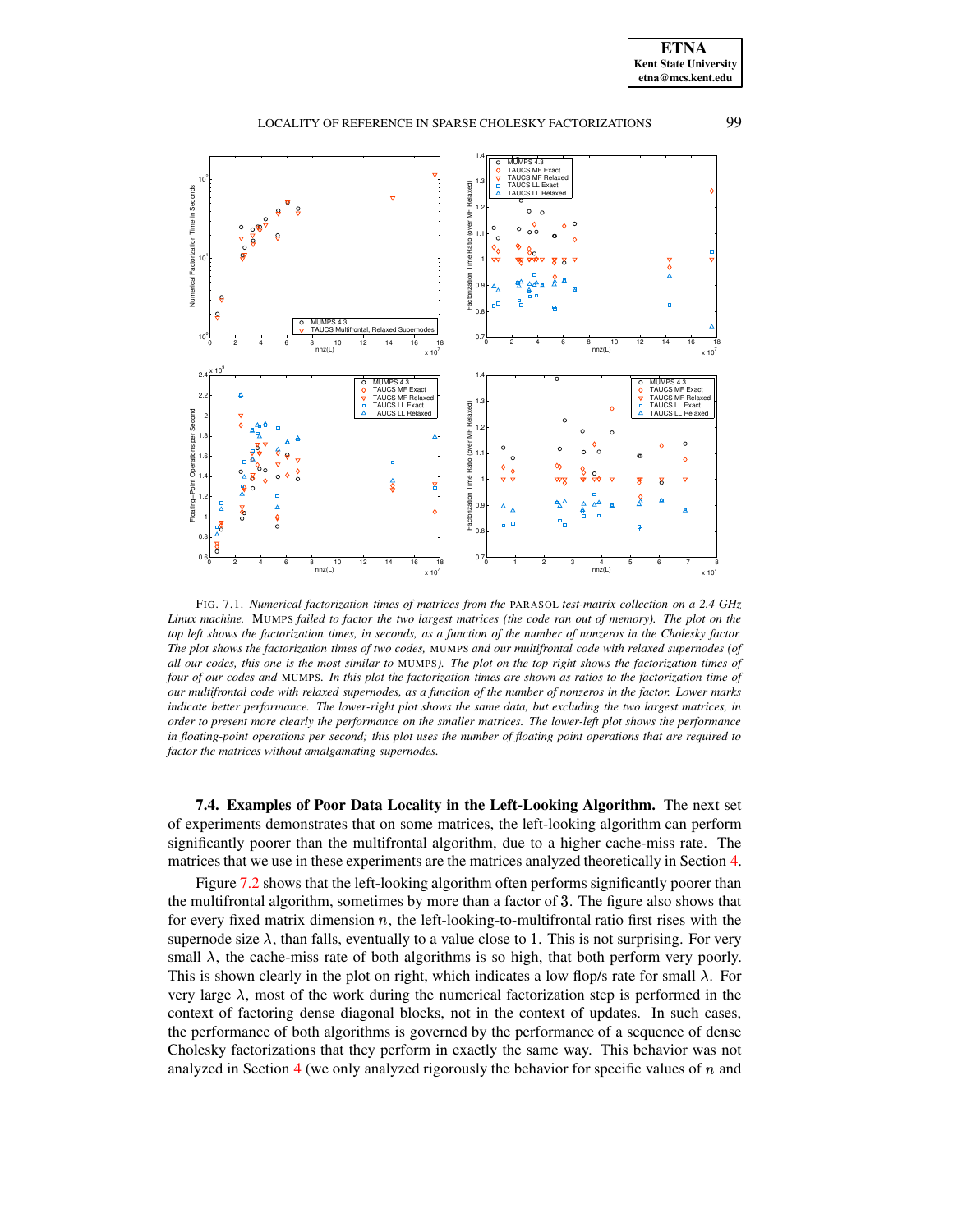#### 100 E. ROZIN AND S. TOLEDO



<span id="page-19-0"></span>FIG. 7.2. *The performance of the left-looking and the multifrontal algorithms on matrices from the family* described in Section [4.](#page-9-0) The plot on the left shows the ratio between the numerical factorization times of the leftlooking algorithm and the multifrontal algorithm. Higher marks mean that the left-looking algorithm is slower. The plot on the right shows the computational rate of the multifrontal algorithm on these matrices. The horizontal axis *in both plots corresponds to the width*  $\lambda$  *of supernodes.* 



<span id="page-19-1"></span>FIG. 7.3. *The performance of the left-looking and the multifrontal algorithms on matrices from the family* described in Section [5.](#page-11-0) The plot on the left shows the ratio between the numerical factorization times of the left*looking algorithm and the multifrontal algorithm. Lower marks (below* <sup>Ð</sup> *) mean that the left-looking algorithm is* faster. The plot on the right shows the computational rate of the multifrontal algorithm on these matrices. The horizontal axis in both plots corresponds to the width  $\ell$  of the last supernode. In all cases, the width  $\lambda$  of all the *other* supernodes is 5. Experiments with  $\lambda = 1$  and  $\lambda = 10$  exhibit similar ratios; the computational rates are *generally higher for larger values of*  $\lambda$ *.* 

 $\lambda$  as a function of the cache size), but it is evident from the experiments.

**7.5. Examples of Poor Data Locality in the Multifrontal Algorithm.** The next set of experiments demonstrates that on some matrices, the multifrontal algorithm can perform significantly poorer than the left-looking algorithm, due to a higher cache-miss rate. The matrices that we use in these experiments are the matrices analyzed theoretically in Section [5.](#page-11-0)

Figure [7.3](#page-19-1) shows that the left-looking algorithm can also perform significantly better than the multifrontal algorithm, sometimes by more than a factor of <sup>9</sup>. The figure shows that the performance difference grows with the size  $\ell$  of the last supernode. In experiments with other values of  $\lambda$ , 1 and 10, which are not shown here, we observed that the performance ratios do not vary much with  $\lambda$ , but the overall computational rate rises with  $\lambda$ . This rise is consistent with our analysis of both the left-looking and the multifrontal algorithms.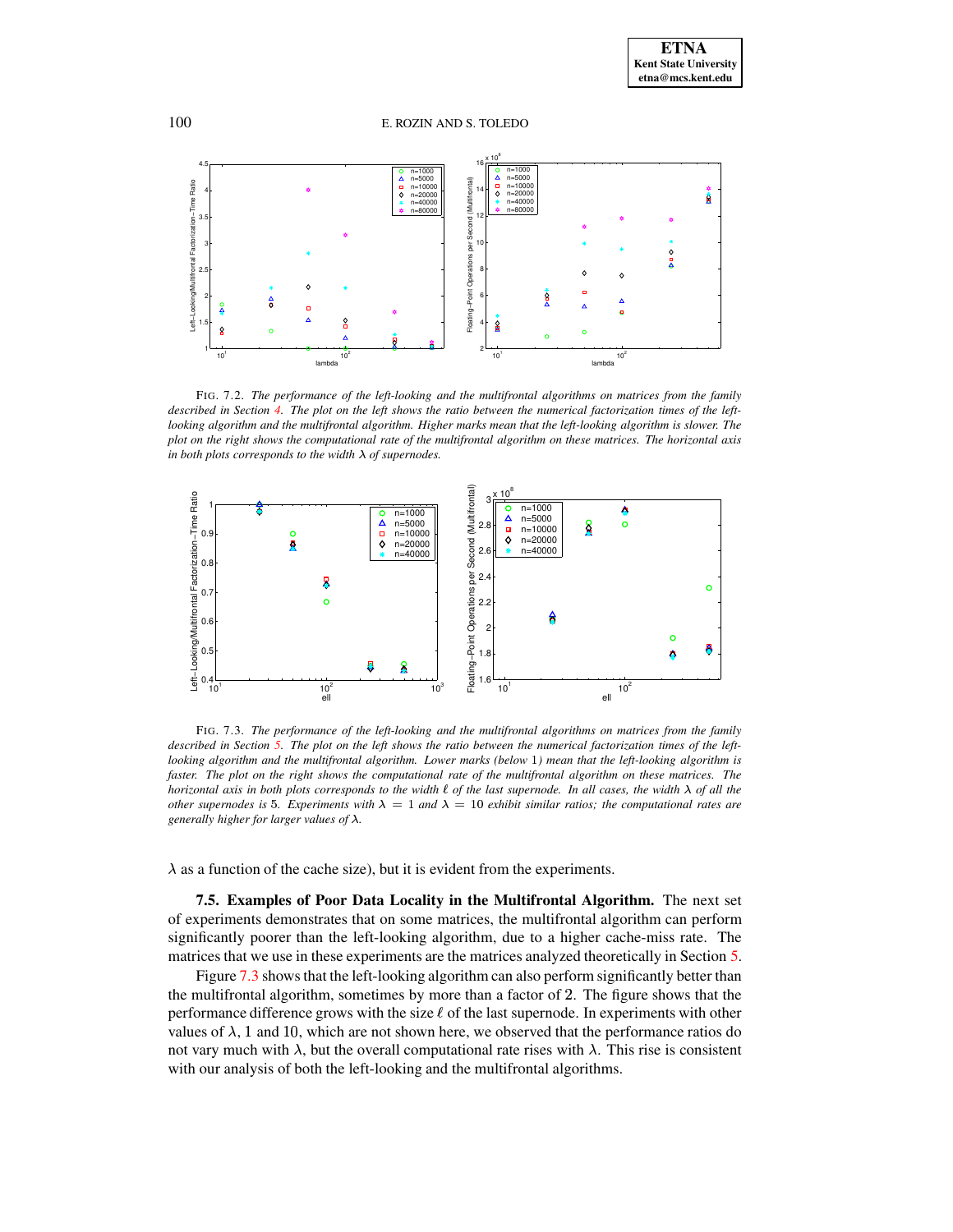



<span id="page-20-0"></span>FIG. 7.4. *Numerical factorization performance of matrices from the* PARASOL *test-matrix collection (top)* and of synthetic matrices (bottom) on a 0.6 GHz Pentium 3 Linux machine. These results are without supernode *amalgamation.*

**7.6. Experimental Results with Hardware Performance Counters.** Figure [7.4](#page-20-0) shows the overall performance of the TAUCS on the Pentium 3 machine. The plots show that qualitatively the behavior of the multifrontal and left-looking algorithms is similar to their behavior on the Pentium 4 machine. The absolute performance is lower, of course. On the PARASOL matrices, the left-looking is roughly 10–20% faster than the multifrontal algorithm. On the synthetic matrices of Section [4,](#page-9-0) the left-looking is consistently slower, and it runs up to 2.6 times slower. The overall performance of both codes improve with  $\lambda$ , and the worst leftlooking/multifrontal ratios are observed for medium values of  $\lambda$  (the peak is at higher  $\lambda$ 's for higher  $n$ 's).

Figure [7.5](#page-21-0) presents processor-event information for the PARASOL matrices. The plots show factorization times and five key processor events: the total instructions executed, the number of floating-point instructions executed, the number of accesses to the level-1 data cache, the number of level-1 data-cache misses, and the number of level-2 cache misses. The plot on the left shows ratios of left-looking-to-multifrontal event counts. Values below 1 indicate fewer instructions/accesses/misses in the left-looking algorithm than in the multifrontal algorithm. The plot on the right shows the number of events as a fraction of the total instruction count in the multifrontal factorization. This plot shows mainly the importance of various events. For example, if the number of level-2 cache misses is tiny, it does not matter much whether one algorithm generates more misses than the other.

We also measured the total number of level-2 accesses. That number, which is not shown in the plots, is always slightly higher but very close to the number of level-1 data cache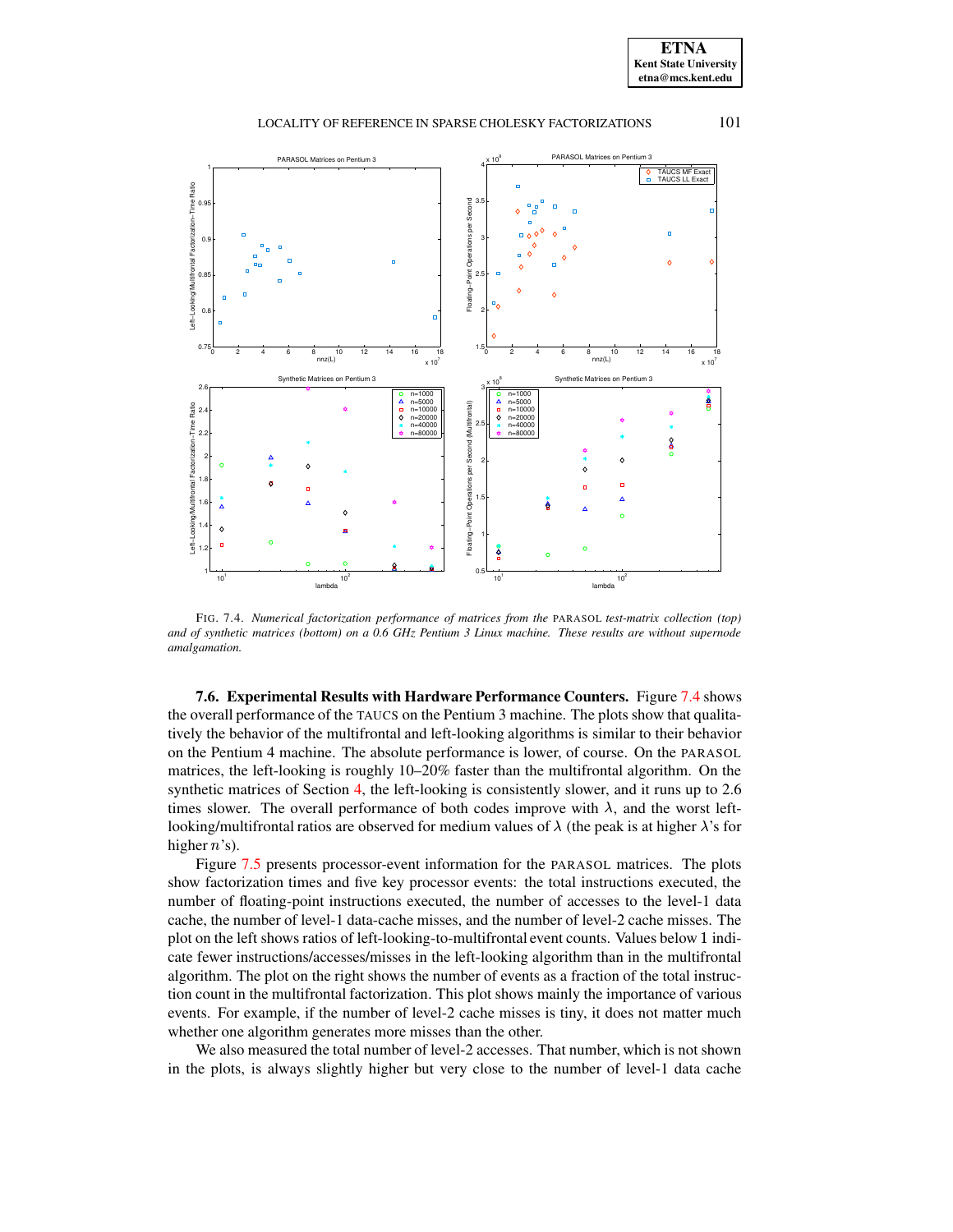

<span id="page-21-0"></span>FIG. 7.5. *Results of the hardware-performance-counters measurements on the* PARASOL *matrices on the* Pentium 3 machine. The plot on the left shows left-looking/multifrontal ratios of specific measurements, and the plot on the right shows each measurement as a fraction of the instruction count in the multifrontal factorization.

misses. This implies that the number of instruction-cache misses is insignificant, so most of the level-2 traffic is due to data, not instructions. We have observed the same behavior in all the experiments, not only those on the PARASOL matrices.

The data shows that the left-looking algorithm issues fewer instructions, accesses the level-1 cache fewer times, and generates significantly fewer level-2 cache misses. On the other hand, it often generates more level-1 cache misses. This indicates that the data reuse in registers is better in the left-looking algorithm, hence the reduced instruction count (fewer loads/stores) and the reduced number of level-1 accesses. The facts that the number of level-1 misses is higher in the left-looking algorithm and that the number of level-2 misses is lower probably imply that the exact cache miss rate haslittle effect on the algorithm. The differences in cache miss counts are usually less than 15% in either direction, and these differences are probably too small to make a difference. It seems that the superior performance of the leftlooking algorithm on these matrices is due to lower instruction counts, which is probably a result of the way sparse indexing operations are implemented.

The corresponding results for the synthetic matrices of Section [4](#page-9-0) are presented in Figures [7.6](#page-22-1) and [7.7.](#page-23-0) These results show dramatic differences in cache-miss counts between the left-looking and the multifrontal algorithms. The most dramatic differences are in the level-2 miss counts, where the left-looking sometimes generate 12 times more level-2 misses than the multifrontal algorithm. The number of level-1 data-cache misses is sometimes more than 4 times higher in the left-looking algorithm than in the multifrontal algorithm. The most dramatic differences occur at medium  $\lambda$  values, where we also observe the highest differences in factorization times. In some cases the factorization-time ratios peak at the highest level-1 miss ratio (e.g.,  $n = 10,000$  and  $\lambda = 25$ ) and sometimes at the highest level-2 miss ratio (e.g.,  $n = 20,000$  and  $\lambda = 50$ ). This implies that misses in both caches have a significant effect on performance. We also observe that the number of cache misses in both algorithms drops with increasing  $\lambda$ . Since performance improves with increasing  $\lambda$ , this again suggests that cache misses are a major determinant of performance on these matrices. At small  $\lambda$ , the left-looking algorithm performs a higher number of instructions (this is shown most clearly on the right plots). This is highly correlated with the higher number of level-1 data accesses, which implies that the increase is due to poor reuse of data in registers.

We did not perform similar experiments on the synthetic matrices of Section [5.](#page-11-0)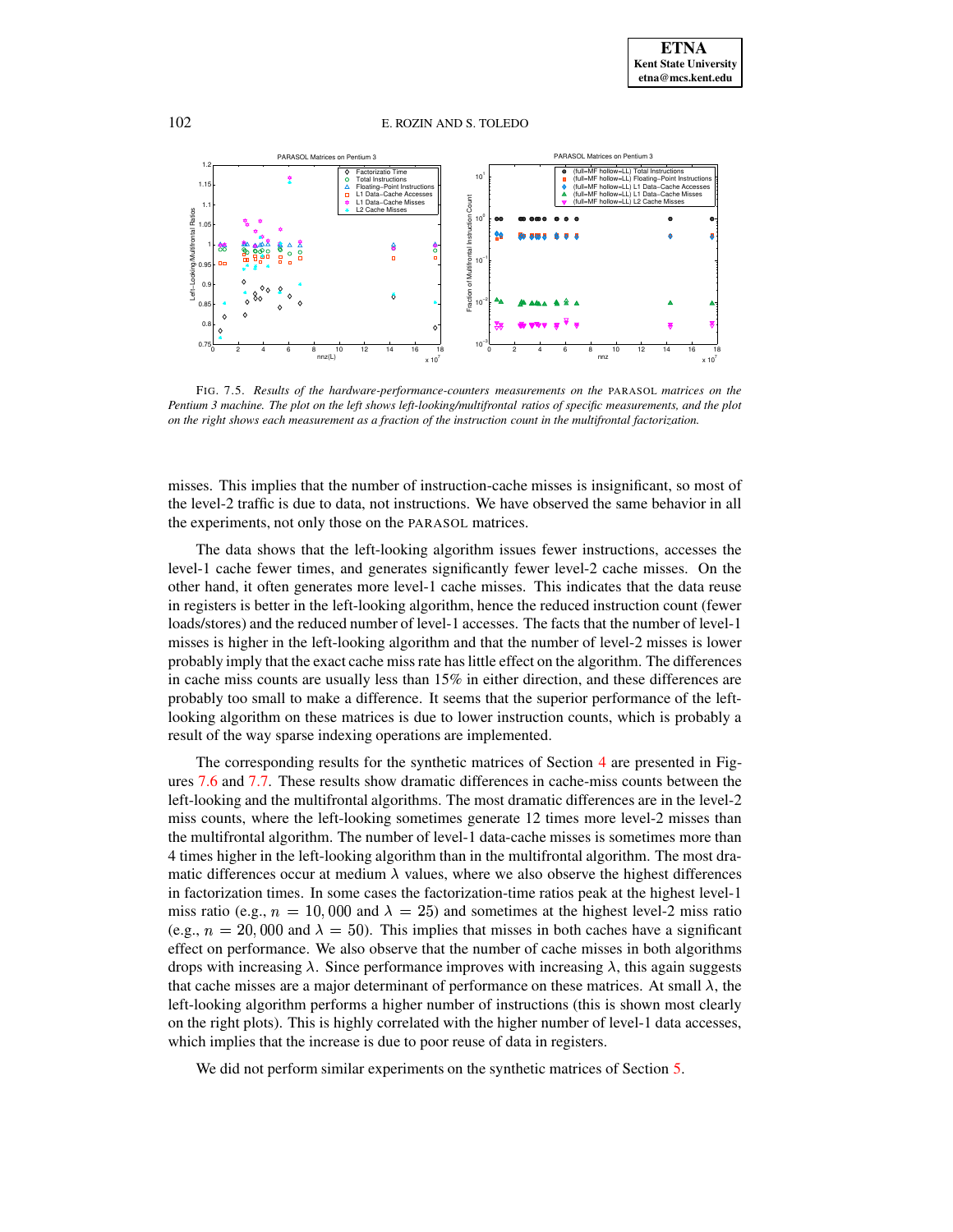



<span id="page-22-1"></span>FIG. 7.6. *Results of the hardware-performance-counters measurements on the synthetic matrices*  $(n = 1)$ 1000, 10000, 40000) on the Pentium 3 machine. The plot on the left shows left-looking/multifrontal ratios of specific measurements, and the plot on the right shows each measurement as a fraction of the instruction count in the *multifrontal factorization. Figure [7.7](#page-23-0) shows similar results for other matrix dimensions.*

<span id="page-22-0"></span>**8. Discussion and Conclusions.** Supernodes were identified in the 1980's as a key ingredient in high-performance sparse-factorization algorithms [\[5,](#page-24-4) [8\]](#page-24-3). Their initial role was to enable vectorization and to reduce indexing overhead in the multifrontal algorithm. In the 1990's, researchers recognized that supernodes can also reduce cache misses in these algorithms, and that supernodes can be exploited not only in multifrontal algorithms, but also in left-looking algorithms [\[6,](#page-24-17) [22,](#page-25-1) [23\]](#page-25-0). It was implicitly assumed that wider supernodes lead to fewer cache misses.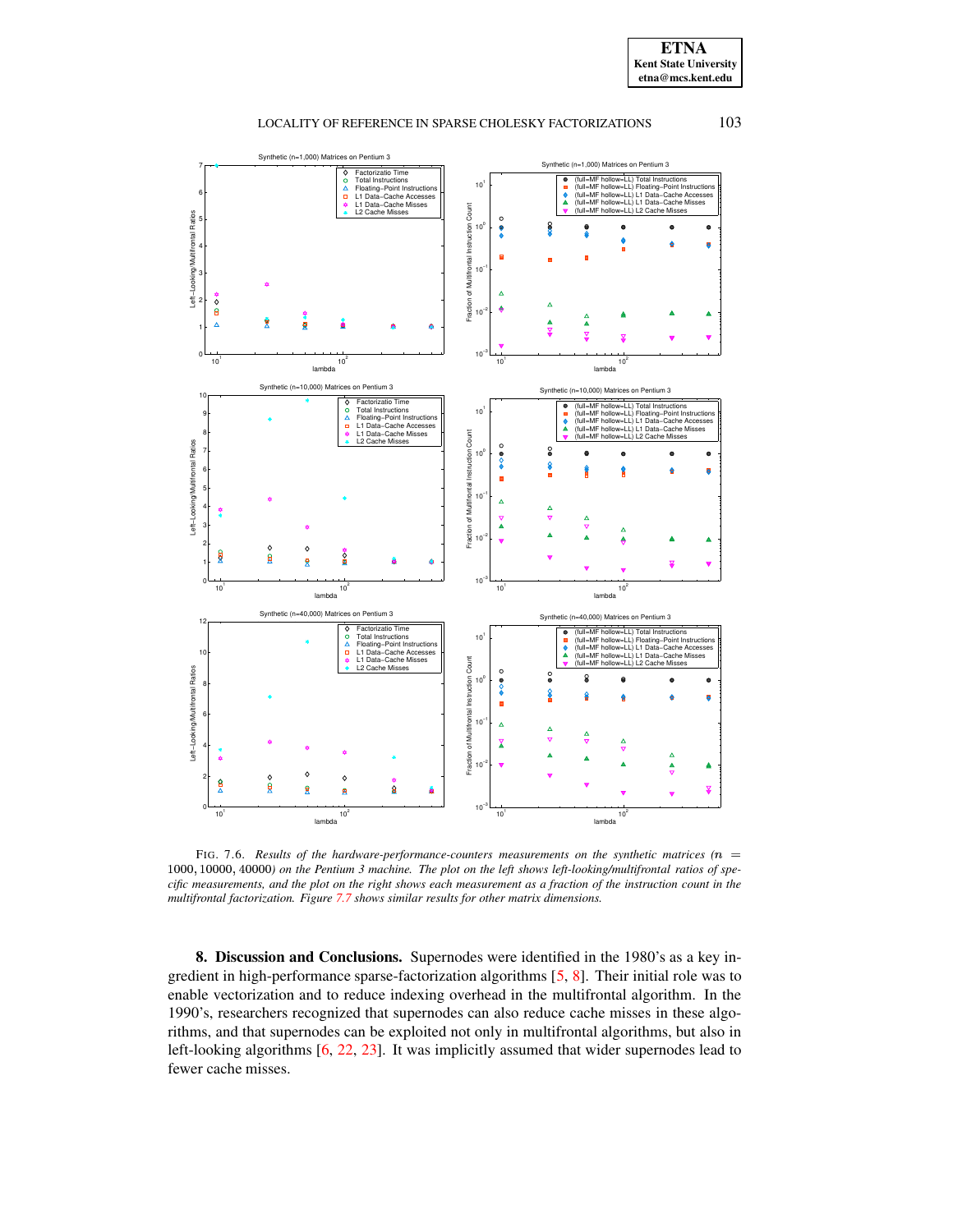

<span id="page-23-0"></span>FIG. 7.7. *Results of the hardware-performance-counters measurements on the synthetic matrices (*¼½  $5000, 20000, 80000)$  *on the Pentium 3 machine.* 

We show in this paper that wider supernodes do, indeed, lead to better cache efficiency in the multifrontal algorithm. But wider supernodes do not automatically lead to high cache efficiency in the left-looking algorithm. In fact, there are matrices where one algorithm exploits the cache effectively while the other does not, and vice versa. The issue, therefore, is more complex than was originally thought.

To provide a concrete recommendation to practitioners, we compared the two algorithms on a set of real-world matrices arising from finite-element analysis. On these matrices, the left-looking is usually faster. These results are consistent with the recommendations of Ng and Peyton from about a decade ago [\[22\]](#page-25-1).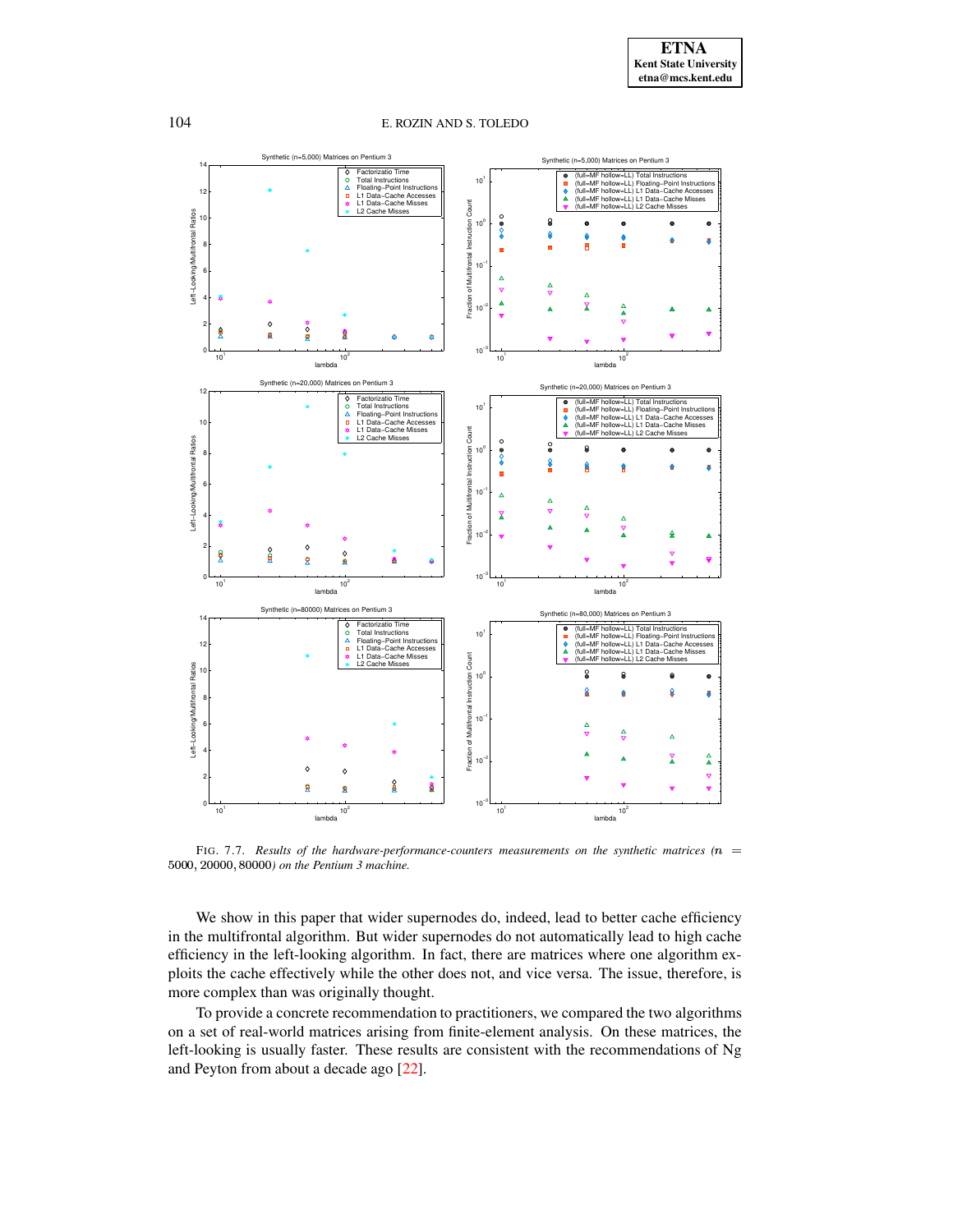We also show that on some classes of matrices, the multifrontal algorithm may require asymptotically more storage than the left-looking algorithm. This may cause failure due to lack of memory (or lack of virtual addresses), and this may push the multifrontal algorithm into slower layers of the memory hierarchy.

These two last conclusions suggest that implementors should prefer the left-looking algorithm. However, the fact that the cache efficiency of the multifrontal algorithm depends only on the width of supernodes makes it more predictable. In particular, supernode amalgamation is more predictable under the multifrontal algorithm.

Our theoretical analyses focus only on intra-supernode data reuse in the cache. Intersupernode data reuse, which occurs on subtrees with small supernodes, also favors the leftlooking algorithm, since it does not need a stack of update matrices. This issue, along with sophisticated schedules to maximize inter-supernode data reuse, are discussed in the papers on out-of-core sparse factorization algorithms [\[11,](#page-24-18) [24,](#page-25-7) [25\]](#page-25-8).

**Acknowledgements.** Thanks to Didi Bar-David for configuring the computers to support PAPI. Thanks to the two anonymous referees for helpful comments and suggestions.

#### **REFERENCES**

- <span id="page-24-8"></span>[1] A. AGGARWAL AND J. S. VITTER, *The input/output complexity of sorting and related problems*, Comm. ACM, 31 (1988), pp. 1116–1127.
- <span id="page-24-14"></span>[2] P. R. AMESTOY, I. S. DUFF, J. KOSTER, AND J. L'EXCELLENT, *A fully asynchronous multifrontal solver using distributed dynamic scheduling*, SIAM J. Matrix Anal. Appl., 23 (2001), pp. 15–41.
- <span id="page-24-15"></span>[3] P. R. AMESTOY, I. S. DUFF, J. L'EXCELLENT, AND J. KOSTER, *MUltifrontal Massively Parallel Solver (MUMPS version 4.3), user's guide*, July 2003, available online at <http://www.enseeiht.fr/lima/apo/MUMPS/doc.html>.
- <span id="page-24-13"></span><span id="page-24-4"></span>[4] P. R. AMESTOY, I. S. DUFF, AND J.-Y. L'EXCELLENT, *Multifrontal parallel distributed symmetric and unsymmetric solvers*, Comput. Methods Appl. Mech. Engrg., 184 (2000), pp. 501-520.
- [5] C. ASHCRAFT AND R. GRIMES, *The influence of relaxed supernode partitions on the multifrontal method*, ACM Trans. Math. Software, 15 (1989), pp. 291–309.
- <span id="page-24-17"></span>[6] J. W. DEMMEL, S. C. EISENSTAT, J. R. GILBERT, X. S. LI, AND J. W. H. LIU, *A supernodal approach to sparse partial pivoting*, SIAM J. Matrix Anal. Appl., 20 (1999), pp. 720–755.
- <span id="page-24-0"></span>[7] I. S. DUFF, A. M. ERISMAN, AND J. K. REID, *Direct Methods for Sparse Matrices*, Oxford University Press, 1986.
- <span id="page-24-3"></span>[8] I. S. DUFF AND J. K. REID, *The multifrontal solution of indefinite sparse symmetric linear systems*, ACM Trans. Math. Software, 9 (1983), pp. 302–325.
- <span id="page-24-10"></span>[9] P. C. FISCHER AND R. L. PROBERT, *A note on matrix multiplication in a paging environment*, in ACM '76: Proceedings of the Annual Conference, 1976, pp. 17–21.
- <span id="page-24-18"></span><span id="page-24-1"></span>[10] A. GEORGE AND J. W. H. LIU, *Computer Solution of Large Sparse Positive Definite Systems*, Prentice-Hall, 1981.
- [11] J. R. GILBERT AND S. TOLEDO, *High-performance out-of-core sparse LU factorization*, in Proceedings of the 9th SIAM Conference on Parallel Processing for Scientific Computing, San-Antonio, Texas, 1999, 10 pages on CDROM.
- <span id="page-24-11"></span><span id="page-24-7"></span>[12] G. H. GOLUB AND C. F. V. LOAN, *Matrix Computations*, Johns Hopkins University Press, 3rd ed., 1996.
- [13] J.-W. HONG AND H. T. KUNG, *I/O complexity: the red-blue pebble game.*, in Proceedings of the 13th Annual ACM Symposium on Theory of Computing, 1981, pp. 326–333.
- <span id="page-24-16"></span>[14] G. KARYPIS AND V. KUMAR, *A fast and high quality multilevel scheme for partitioning irregular graphs*, SIAM J. Sci. Comput., 20 (1998), pp. 359–392.
- <span id="page-24-9"></span>[15] A. LAMARCA AND R. E. LADNER, *The influence of caches on the performance sorting*, J. Algorithms, 31 (1999), pp. 66–104.
- <span id="page-24-6"></span>[16] J. W. H. LIU, *On the storage requirement in the out-of-core multifrontal method for sparse factorization*, ACM Trans. Math. Software, 12 (1986), pp. 249–264.
- <span id="page-24-12"></span>[17] , *The multifrontal method and paging in sparse Cholesky factorization*, ACM Trans. Math. Software, 15 (1989), pp. 310–325.
- <span id="page-24-2"></span>[18] J. W. H. LIU, *The role of elimination trees in sparse factorization*, SIAM J. Matrix Anal. Appl., 11 (1990), pp. 134–172.
- <span id="page-24-5"></span>[19] J. W. H. LIU, *The multifrontal method for sparse matrix solution: Theory and practice*, SIAM Rev., 34 (1992), pp. 82–109.